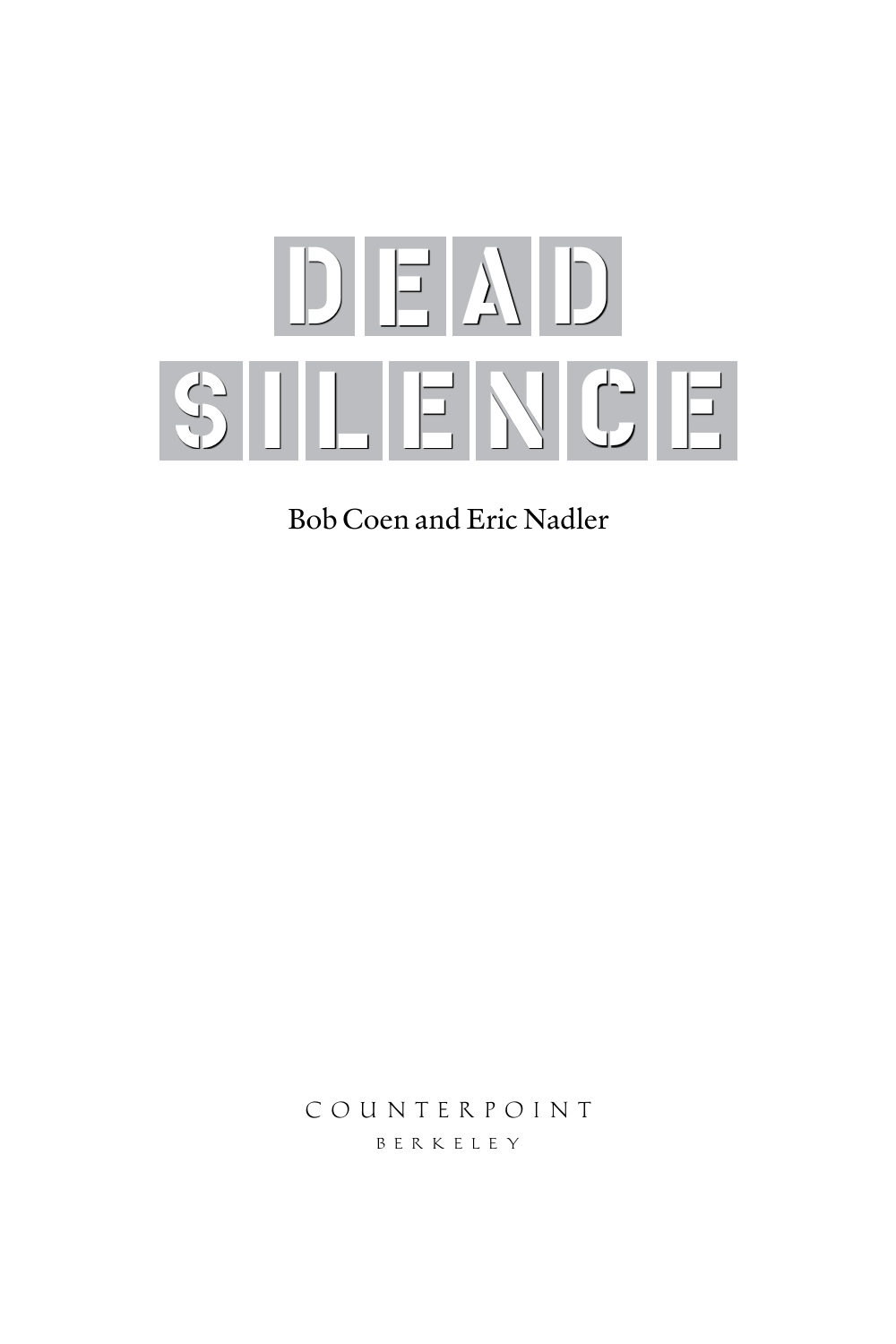Copyright © 2009 Transformer Films. All rights reserved under the International and Pan-American Copyright Conventions

Library of Congress Cataloging-in-Publication Data is available.

isbn: 978-1-58243-509-1

Front cover design by Nadia Coen Interior design by David Bullen

Printed in the United States of America

Counterpoint 2117 Fourth Street Suite D Berkeley, CA 94710 www.counterpointpress.com

Distributed by Publishers Group West

10 9 8 7 6 5 4 3 2 1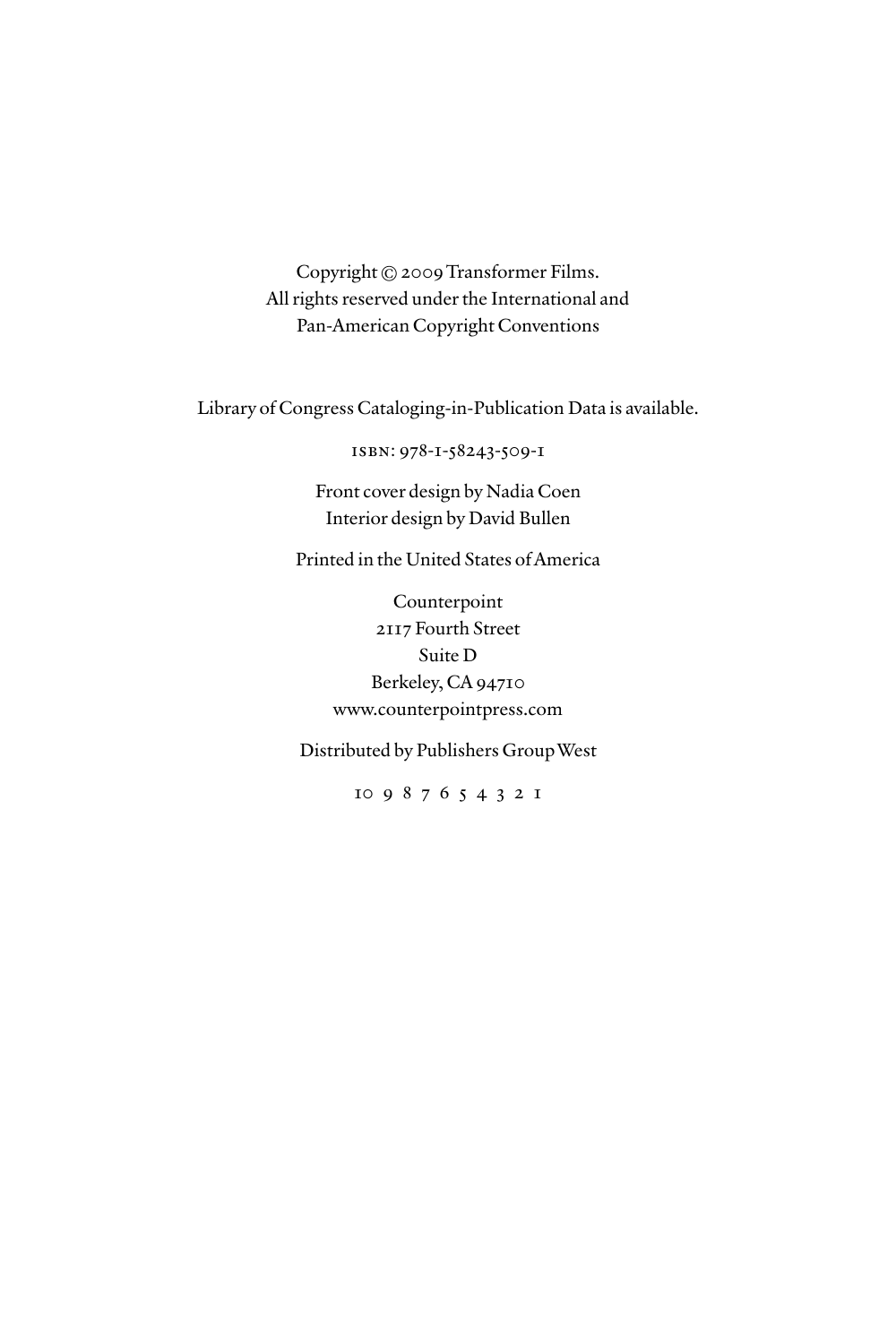## Contents

Preface *vii*

chapter one The Ghost of Bruce Ivins *3*

chapter two Enter Stephen Dresch *43*

chapter three The Ghost of David Kelly *59*

chapter four The Ghost of Frank Olson *83*

chapter five The Ghosts of Sverdlovsk *103*

chapter six The Ghost of Vladimir Pasechnik *119*

> chapter seven The Ghosts of Africa *139*

chapter eight The Ghost of Larry Ford *161*

chapter nine The Ghost of Sunshine *185*

chapter ten The Ghost of Stephen Dresch *219*

Epilogue *225*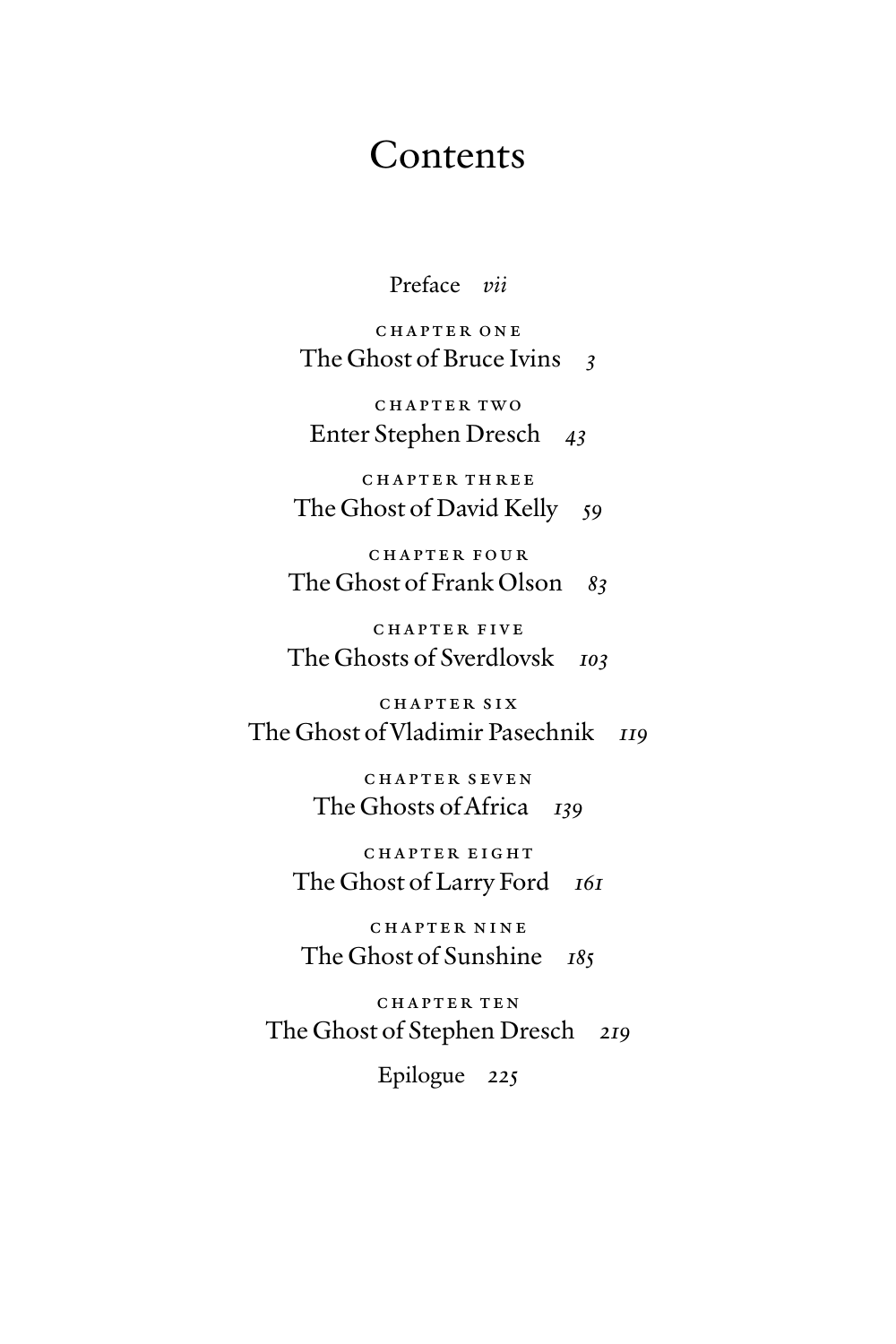# Preface

When the 2001 anthrax attacks hit the US in the days following 9/11, it was like a one-two punch against the Republic. Workers in New York's media center who had seen the planes swoop too low over their heads en route to the Twin Towers were now terrified of their mail. In Washington, DC, Capitol Hill was evacuated and White House staffers were chewing Cipro tablets.

It was our scariest collective nightmare come to life—the attack of deadly invisible bugs. It seemed like a self-fulfilling prophecy, the preceding years filled as they were with scores of films, best-selling books, TV shows, and articles on the coming of "bioterror." Indeed, for the first time in history, national leaders and the military actually acted out high-tech "germ attack" war games, one of which had a scenario shockingly close to the actual events.

So when the government pledged the most thorough investigation it could muster, we hoped the Feds would get to the bottom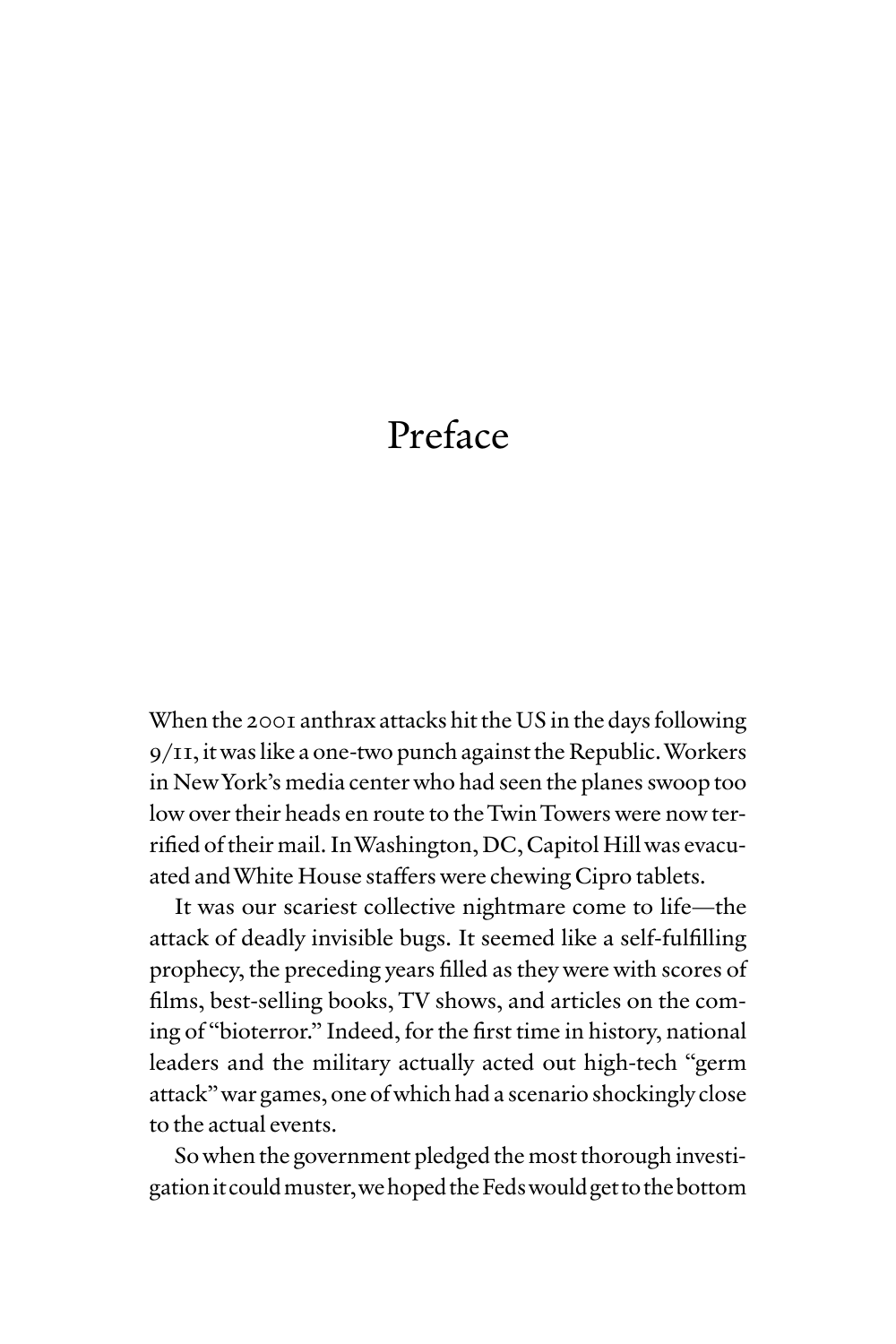of it all. Thus, we were saddened but not really surprised when the attacks disappeared from public discourse—unmentioned, for example, by any major candidate during the 2008 election contest. And when the FBI announced suddenly last summer that the cold case was red-hot, identifying a lone culprit—US Army Scientist Bruce Ivins, just slain by his own hand, and quickly closed its seven-year investigation, it felt to us, and to most polled citizens, that something was not quite right.

In the thirty years we've covered international politics for newspapers, magazines and television networks, rarely, if ever, had we seen such a big story buried so deep. Relying on our network of government, journalistic and intelligence contacts, it soon became clear that the powers that be were for a variety of reasons loathe to open wide the Pandora's box where the real anthrax answers could probably be found. We made a nonfiction film ignited by the germ attacks of 2001. And we wrote this book with Elizabeth Kiem to fill out a story that our 90-minute documentary could only outline. We hope that the open minds that elected the new president are just as open to what we've learned.

> *Bob Coen and Eric Nadler Brooklyn, New York March 2009*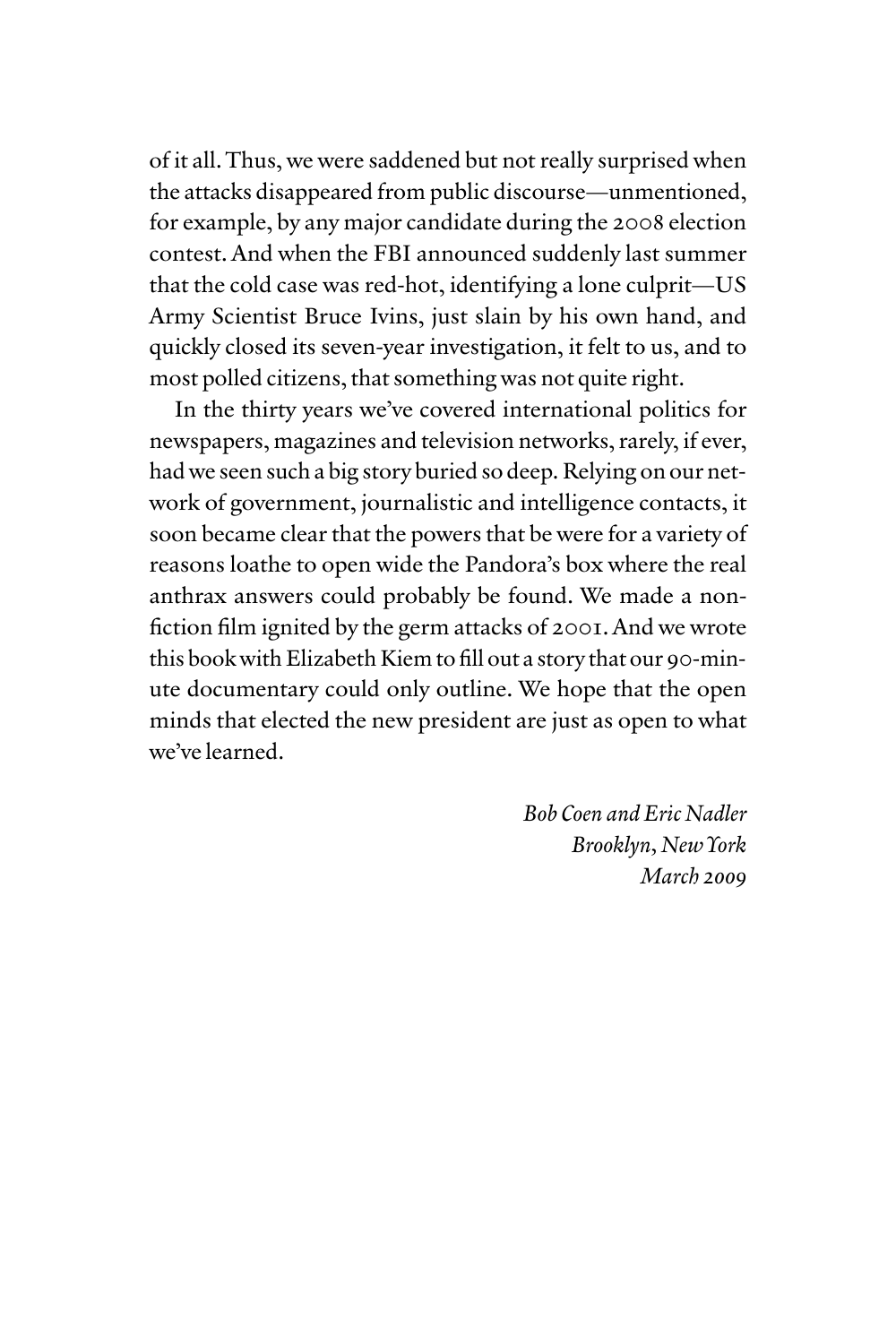# The Ghost of Frank Olson

### operation antler

One day in the late 1990s, the story goes, a 56-year-old British army veteran named Michael Roche chained himself to the fence at Porton Down and refused to leave. He wanted answers. Maybe also reparations. At the very least, an apology. Roche believed himself to be one among hundreds of British servicemen and women subjected to harmful, even lethal, experiments in the name of their country—an estimated 20,000 "human guinea pigs" used at the army's chemical and biological weapons research base, Porton Down.

This super-secret facility, located in southeast England not far from Stonehenge and the cathedral town of Salisbury, was set up in 1916 as the "experimental ground" for the War Department, which at the time was fighting the Kaiser's Germany—an army with chlorine, phosgene and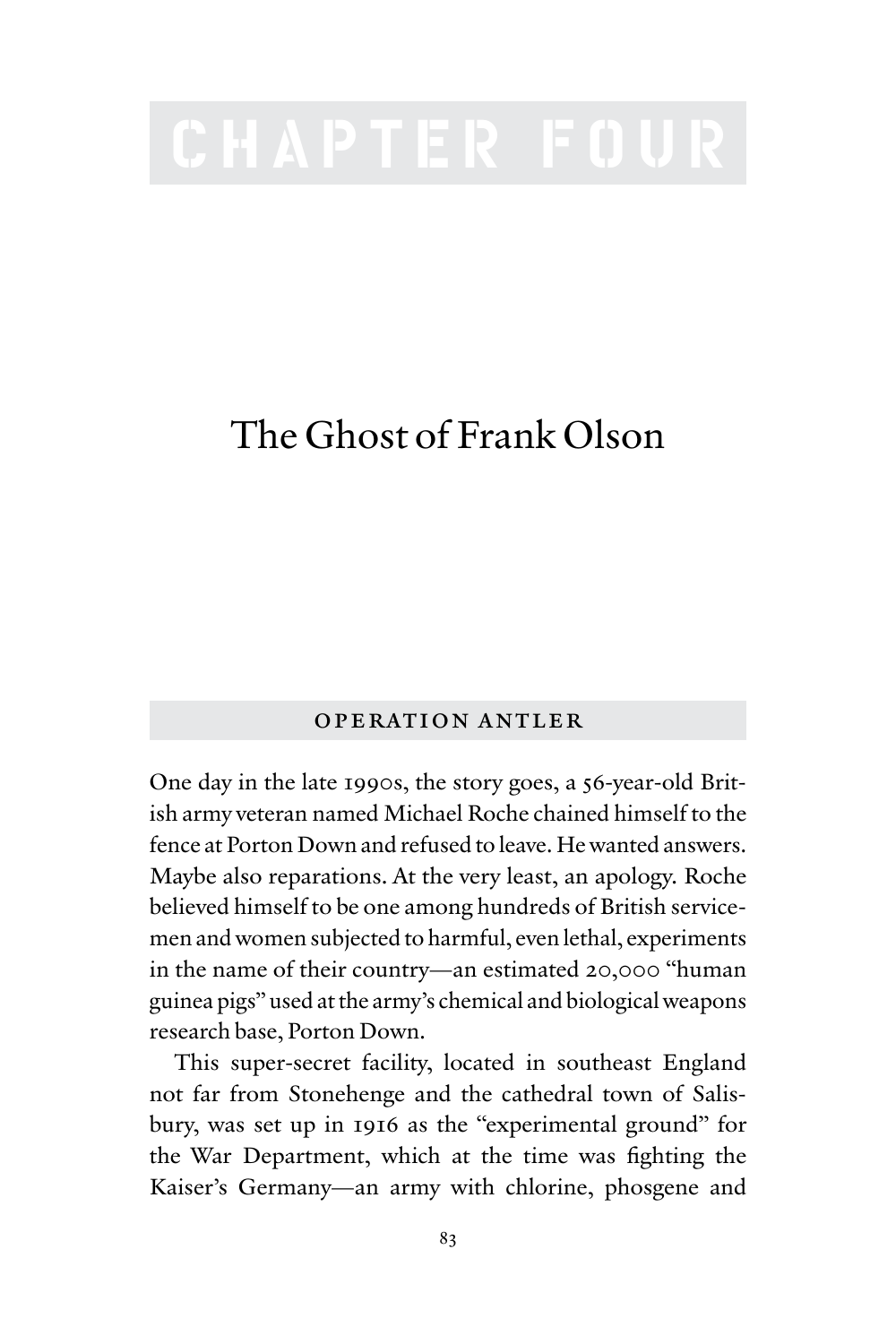mustard gas at its disposal. The fate of Great Britain's soldiers, it was asserted, rested on the findings of the two small laboratory huts at the compound. That's when human testing—the gravest bogeyman of biological and chemical warfare became a reality just as entrenched as Porton Down's top-secret shroud. In the aftermath of World War II, it was incumbent upon the Allies to demonstrate a moral, as well as military, victory over Hitler's Third Reich. They were offered up easy fodder for this argument in the unspeakable doings of Dr. Mengele and his diabolical pack of Nazi doctors. In occupied Berlin, Allied armies discovered stockpiles of unknown, highly toxic agents and documents detailing experiments. Liberating the death camps, they saw raw, brutal evidence of some of the most unspeakable human testing operations in modern history. The Allies were compelled to put the Nazi physicians on trial at Nuremberg and pledged to abide by the subsequent "Nuremberg Code" outlining the parameters, responsibilities and ethical guidelines for human scientific experiments. Adherence to this code, it seems, became a very delicate dance during the coming Cold War exigencies both at Porton Down and at the biological and chemical weapons base of England's triumphant American "cousins" at Fort Detrick.

After V-E Day, the Western victors forged a new alliance against the Communists behind the Iron Curtain. A tripartite agreement between Canada, the United States and Britain was signed to govern Western military research and development throughout the Cold War.

By 1945, Porton Down had expanded significantly from its origins as a few cottages and outbuildings on the Salisbury Plain. Even as it maintained its mission statement to ensure that "the British armed forces were provided with effective protective measures against the threat that chemical and biological weapons may be used against them," Porton Down was allow-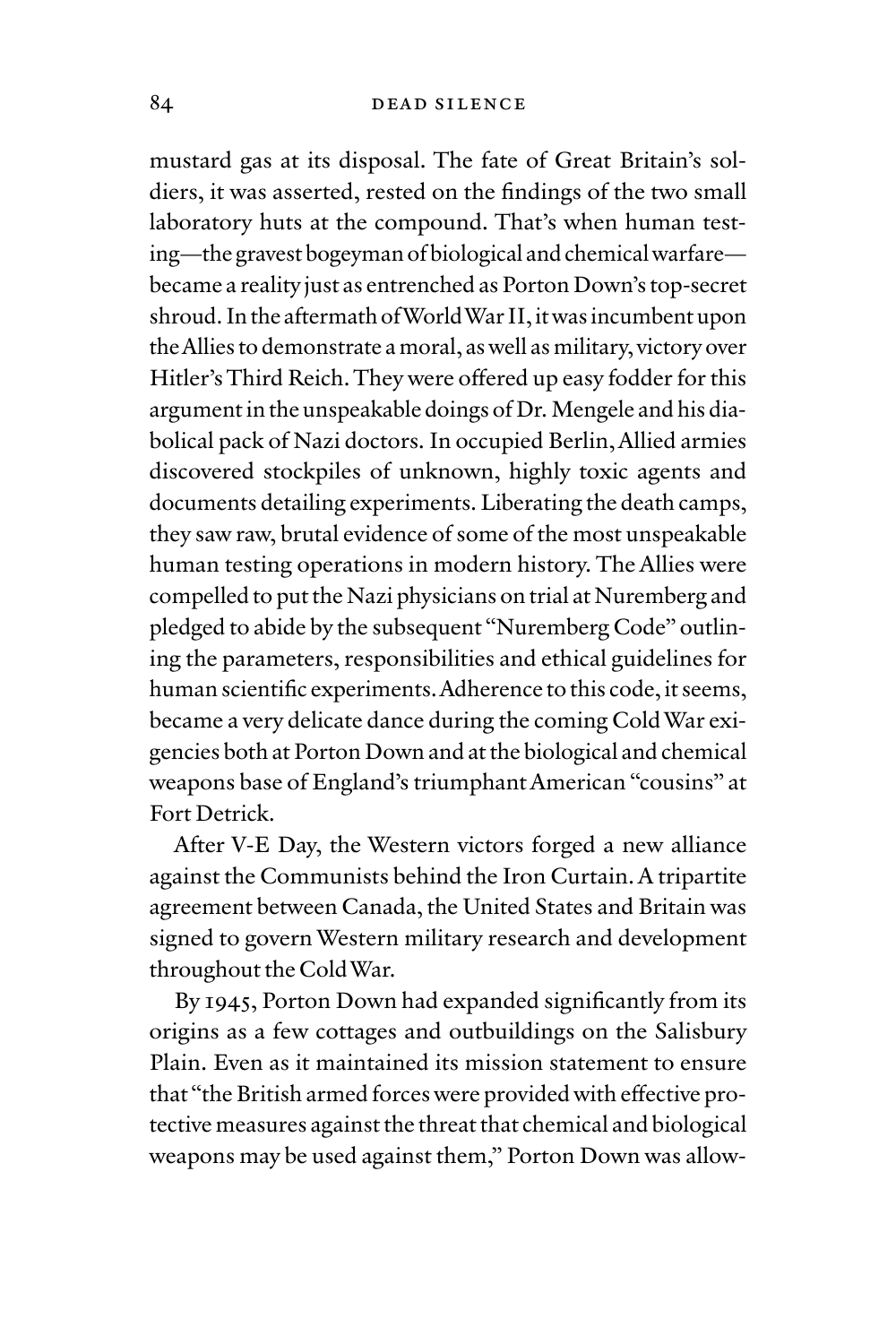ing masked doctors in top-secret labs to usher enlisted men into mustard gas showers. Such were the unsavory methodologies and irresponsible recruitment strategies that finally emerged for public discussion in the late 1990s. For a period following Mr. Roche's initial charge, the papers were full of stories of atrocities allegedly committed by British authorities over the years: Reports of Indian soldiers serving under the British Raj used as guinea pigs to test the effects of mustard gas during World War II; tales of elderly patients euthanized; and charges that terminally sick individuals with leukemia were injected with a "Monkey Disease" virus around 1968. The Indians and the geriatrics, whether gassed or not, never got a chance to protest. The servicemen, too, were forced to sign a vow of secrecy before taking part in the experiments, many of which were described as a search for the common cold. But in 1999, decades of silence were broken when a former guinea pig, Airman Gordon Bell, filed a criminal complaint prompting local detectives of the Wiltshire Constabulary to launch an inquiry into the management and methods of the human testing program at Porton Down from 1939 to 1989. Notices in local newspapers and veterans boards encouraged all participants to come forward, resulting in the largest investigation ever undertaken by the county force. The Home Office, prodded by Parliament, even provided  $£870,000$  (the cost was to eventually rise to more than  $\mathfrak{c}_2$  million) to foot the bill for additional investigators from special branches of the Armed Forces. This relatively large probe an unusual public x-ray of national security state secrets—was codenamed "Operation Antler." Police investigated charges of alleged criminal activity at Porton Down that included murder and manslaughter.

Three years of legwork by Antler's twenty-five-man investigatory team revealed not just the extensiveness of the testing (some 700 servicemen came forward to bear witness), but also the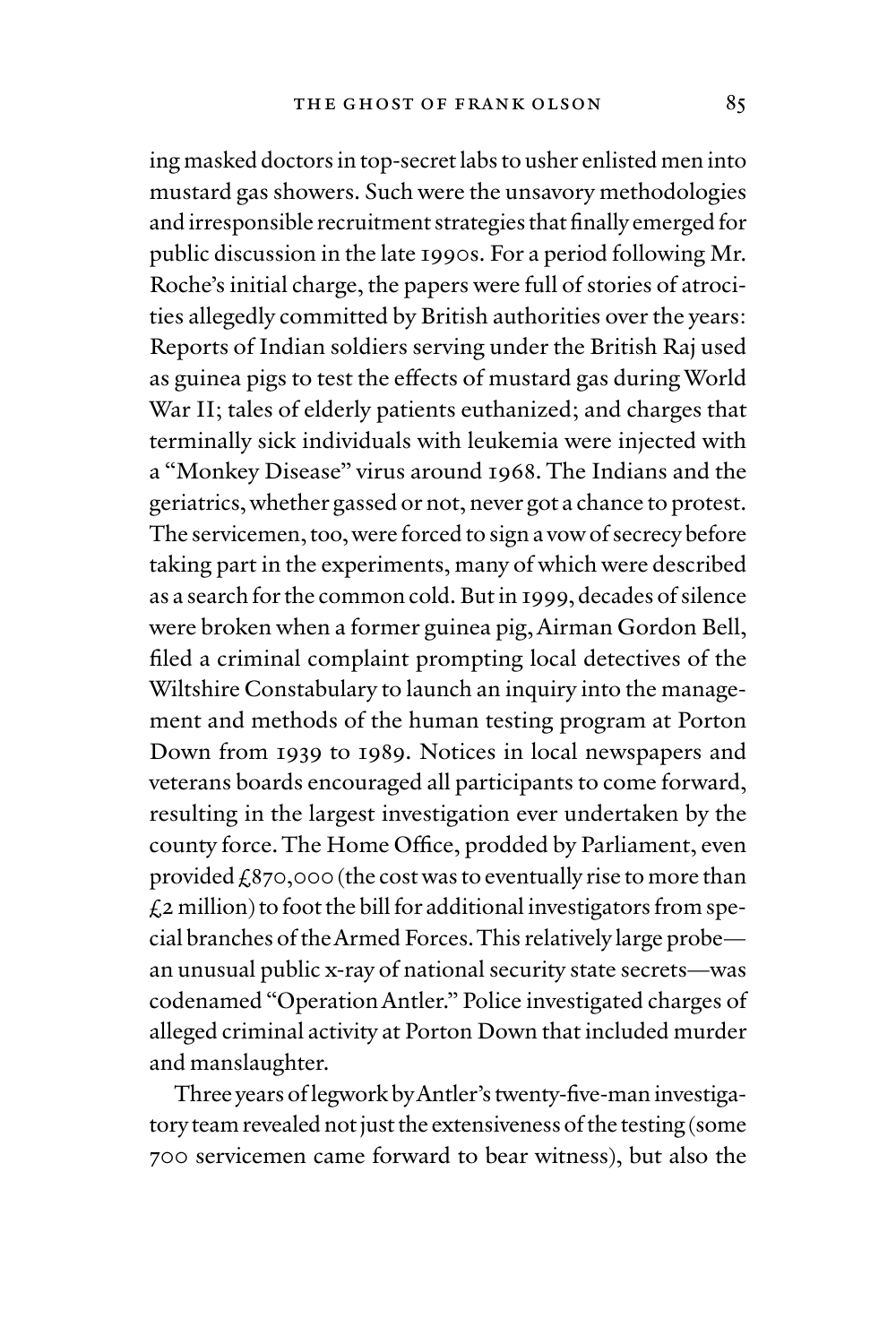government's recklessness in allowing trials of substances known to be highly toxic to proceed without the informed consent of the subjects. In some instances, this complicity came in the guise of willful neglect; the defense minister from 1964 to 1970, Lord Healey, acknowledged to the *Telegraph* newspaper that he did not merely turn a blind eye—he had asked for blinders: "I was aware that testing on soldiers was ongoing at Porton Down, but I did not know the details. Even I, as minister, did not want to know all secrets at the MoD and only wished to be told on a 'need to know' basis. The great problem with this is that I was only given information that civil servants wanted to tell me."

By 2003, Operation Antler had amassed enough evidence of untoward activity at Porton Down for police authorities to recommend that criminal charges—including assault and "administering of noxious substances"—be brought against at least three former scientists. Veterans and their supporters in Parliament hoped the criminal proceedings would shine a light on high-ranking Ministry of Defense officials who had knowledge of the dark experiments. They were especially heartened by official Wiltshire police "update letters" and leaks indicating there were documents proving this. It appeared that there would not be a large enough rug to sweep this one under. It seemed certain dark secrets and black marks on Great Britain's Cold War record were finally going to come to light.

This was not to be. In July 2003, Operation Antler was suddenly, quietly dropped by Crown Prosecutor Kate Leonard. Leonard had previously given the veterans' kin hope when she called Antler an "extensive" probe, entailing "a wide range of enquiries." But in the end, she advised against prosecution, citing "insufficient evidence." Appalled, a lawyer representing many of the servicemen's families declared that "an embarrassment of monumental proportions is being buried."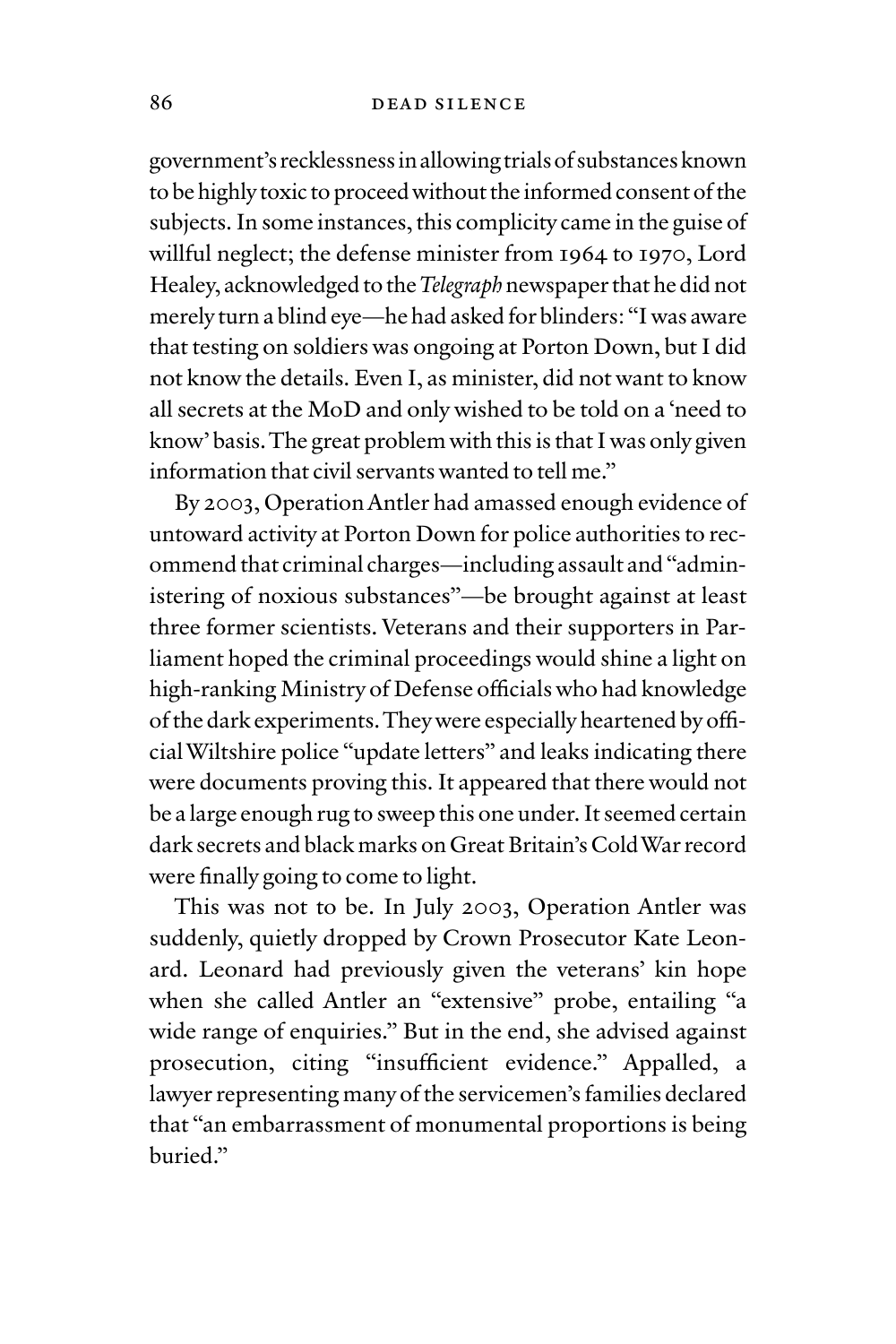And buried it was. Even the press, which had been closely covering Operation Antler since its launch, shuffled the anticlimactic denouement beyond the front page. But there was a reason for the demotion. The cases were dropped on July 7, 2003, the day before the Ministry of the Defense—to big fanfare—hung out to dry their most prestigious scientist, the former superintendent of microbiology research at Porton Down, Dr. David Kelly.

In all these details, Dresch, Nadler and Coen smelled a rat. They suspected that the same forces at work trying to keep the Kelly case cold had had a hand in the deep-sixing of Operation Antler. Kelly, after all, had been a top official for the last five years of the probe's period of investigation. Had Kelly been a witness to Michael Roche's one-man protest? If so—was he concerned? Was he ashamed? Was he supportive? Would Kelly have been a target? A witness? If he were a direct target for criminal charges, could he have been a bigger threat to other parties? Might he have been ready to tell more than even the investigators had known? Particularly if, as some of his acquaintances had suggested, he was growing "resentful" of his employers?

To answer this, Coen went to see Alan Care, the personal injury lawyer who represented the Porton Down veterans of Operation Antler in a civil suit. On his way to Care's office, Coen had a last-minute sense that they should talk out in the open somewhere. A park maybe. When the attorney, a man with a gaunt face and a world-weary smile, met him at his office door and immediately donned a pair of sunglasses, Coen, looking for MI5 wires molded smoothly into the door frame, realized he had the same idea.

"Let's take a walk and talk somewhere else," said Care. "There's a nice park around the corner."

Care, though involved in many of the chemical war cases detailed in Operation Antler, didn't have access to the brief on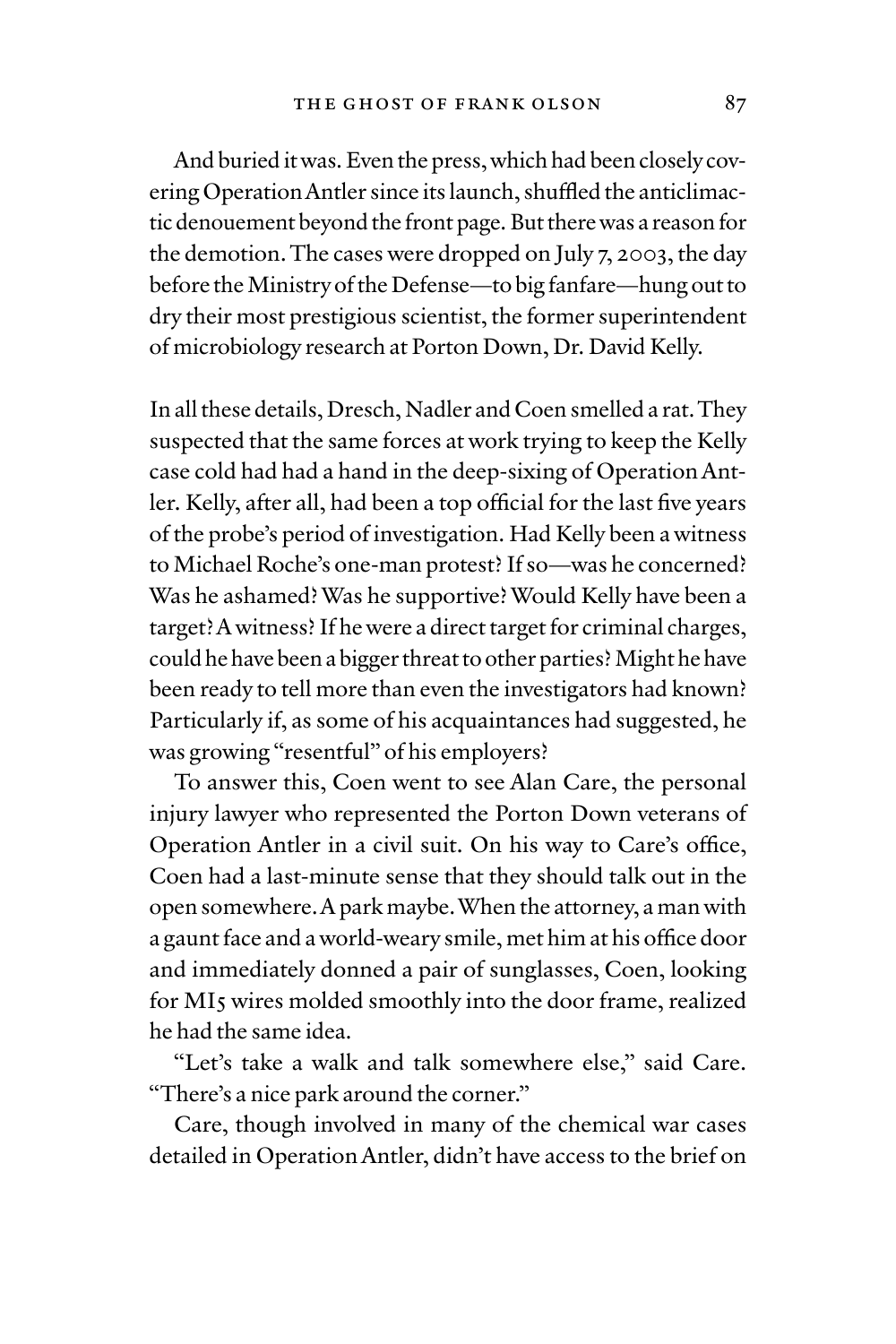biological experiments that would have taken place in the division that David Kelly inherited.

"I think he must've had some idea," he said. "What I don't understand is why the Hutton Inquiry did not reach out to the Antler case when the two were going on side by side. You basically have thirty detectives who are investigating the goings on at Porton Down in terms of criminal behavior; you have Kelly's death; and the two were never put together. It seems very odd. It seems as though it just dropped behind the filing cabinet."

There were other aspects of Operation Antler that Care could not legally discuss. The Official Secrets Act—a uniquely British restriction and the scourge of truth seekers probing the Empire for years—had insinuated its censoring head into the investigation. A number of the documents Care had unearthed on the veteran guinea pigs fell under this sweeping arc of protection, which covered anyone "working" for any branch of Her Majesty's Government—including these, the most lowly of subjects.

What Care could speak about plainly were the Strangelovian excesses endured by many of his clients: the man who was put in a gas chamber with dozens of rabbits, all of which died; the eye drops causing chronic conjunctivitis; the mustard gas, lewisite and CS gas used for riot control; the biological agent pyrexial; "basically any substance you think would be useful in chemical warfare," each clearly pushing the boundaries defined at Nuremberg. He described the compensations offered to volunteers: two shillings and forty-eight-hour leave. And he disputed the term "volunteer."

"Some of them were told they were going in for research on the common cold," said Care. Private Ronald Maddison, a twenty-year-old Royal Air Force engineer, checked in at Porton Down on May 6, 1953, to do his part in "curing the common cold." A Porton technical officer dripped 200 mg of GB sarin—the deadly nerve agent invented by German sci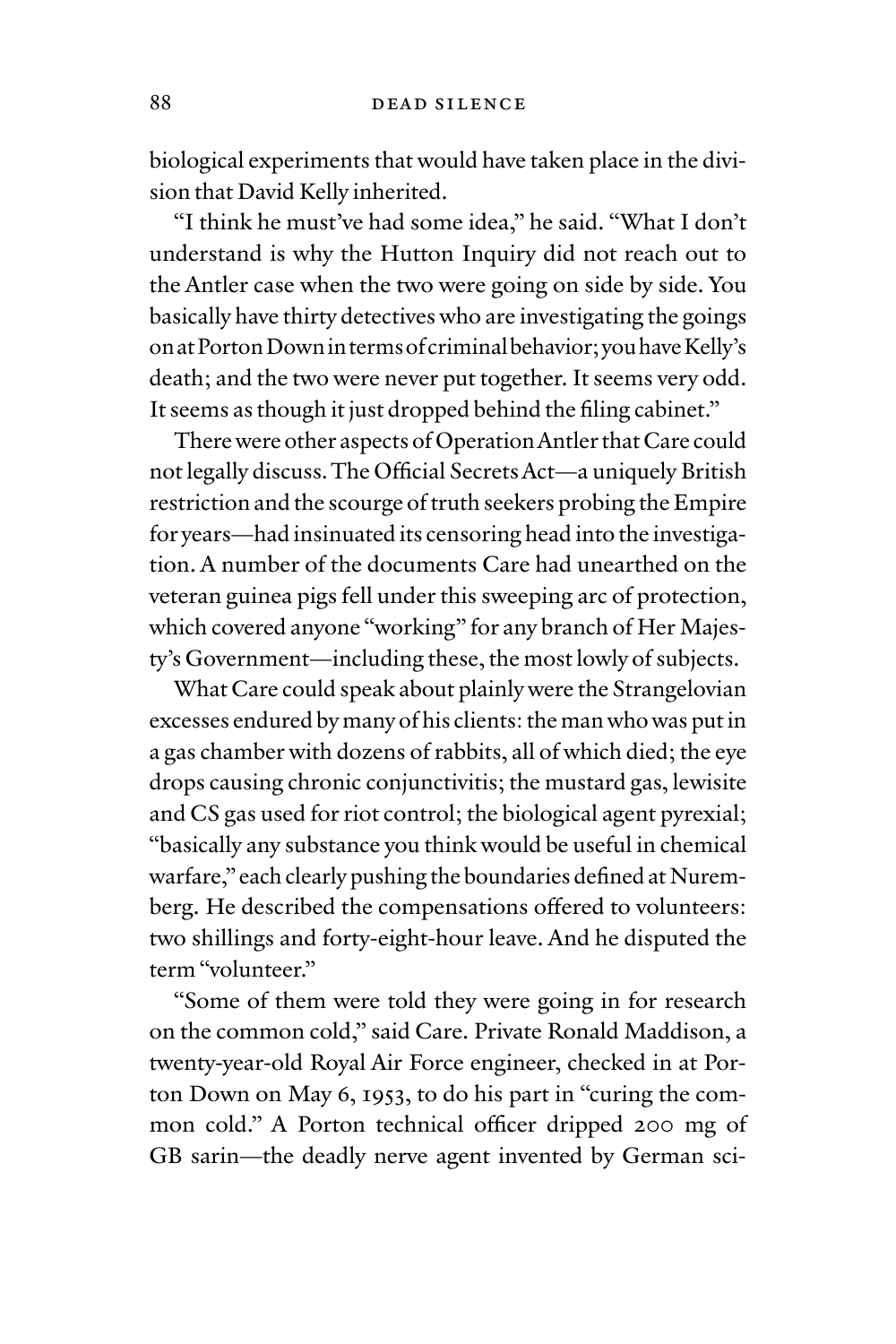entists in the 1930s and used by the Nazis for their ugly war aims—onto a patch of uniform taped to his bare arm. About twenty minutes later, sweating profusely, Maddison reported that he couldn't hear anything and "felt queer." He experienced seizures and spewed from the mouth. "Frog spawn or tapioca," recalled one traumatized witness. "I saw his skin turning blue. It started from the ankle and started spreading up his leg." Three hours and several injections, respirations and resuscitations later, Maddison was dead. An official inquest, held behind closed doors, in 1953 ruled it a death by "misadventure."

Care's legal efforts on behalf of Maddison and other Porton Down volunteers paid off. In the wake of Operation Antler, Maddison became the first Porton Down volunteer to be vindicated, when, fifty years after his agonizing death, a new inquest jury ruled that the volunteer was "unlawfully killed." His survivors were eventually awarded a £100,000 settlement in 2006. Two years later, 350 other veterans were paid  $\mathcal{L}_3$  million in compensation and an apology was given in the UK parliament by the Minister for Defense.

As Coen and Care walked away from their bench, the lawyer gave the journalist a tip. He told him to remember that Porton Down was just one leg of a tortured triangle. There was a tripartite agreement during the Cold War arms race, a liaison between Great Britain, Canada and the United States providing for a division of labor as well as a steady share of research and development. "The process of cross-information went on between the three countries during the entire time the experiments took place," he said.

That is why, Care explained, the coroner in the Antler investigation traveled to Washington to retrieve Pentagon documents on the Porton Down experiments, which were eventually released to UK authorities on the condition they be kept secret from the public.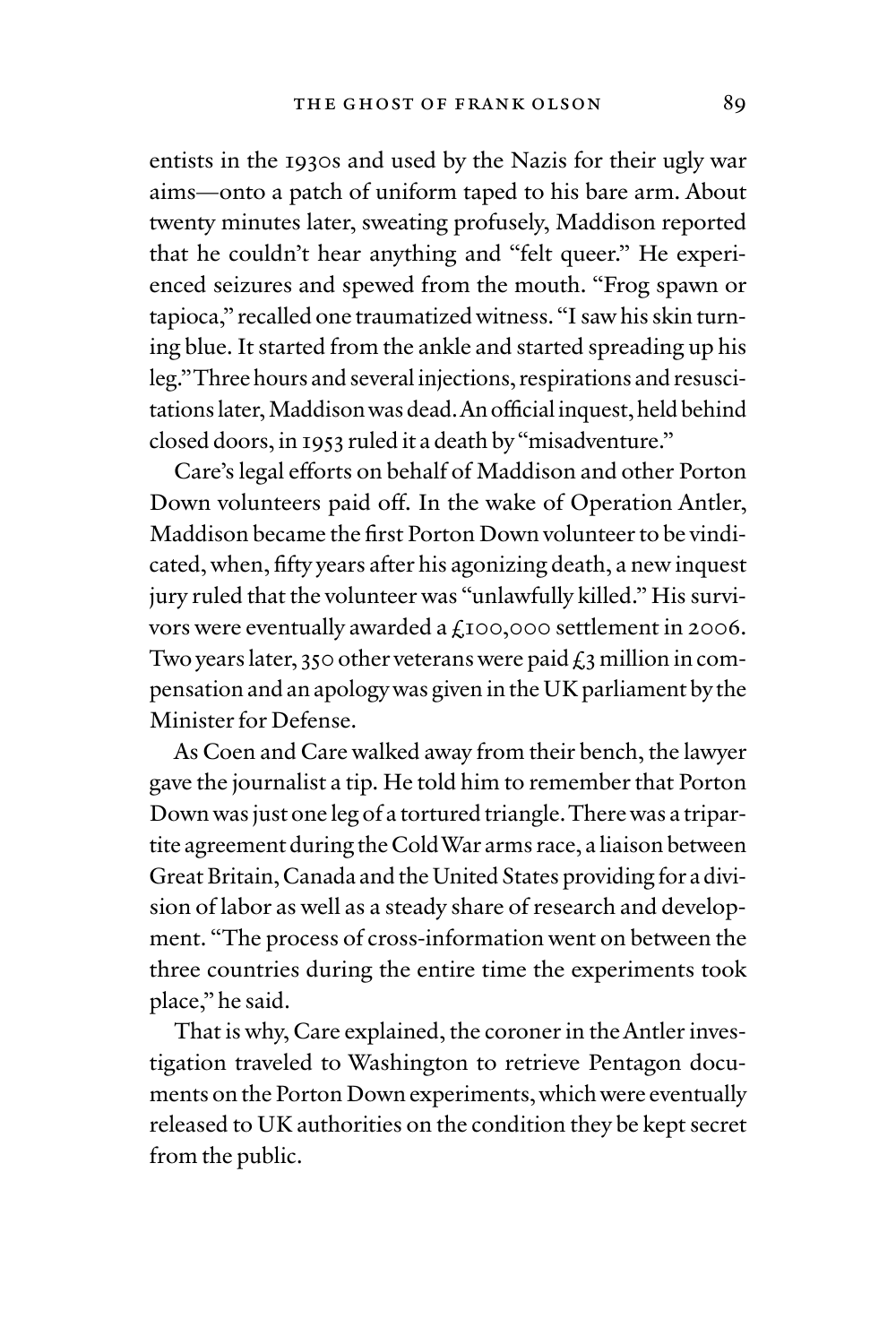"I've heard reports that there was a US Army scientist present at Porton Down during Maddison's ill-fated experiment, a man who threatened to compromise the very premise of the Allies' post-war security. His name was Frank Olson. Did he see what happened that day?" said Care.

With that, he shook Coen's hand and excused himself.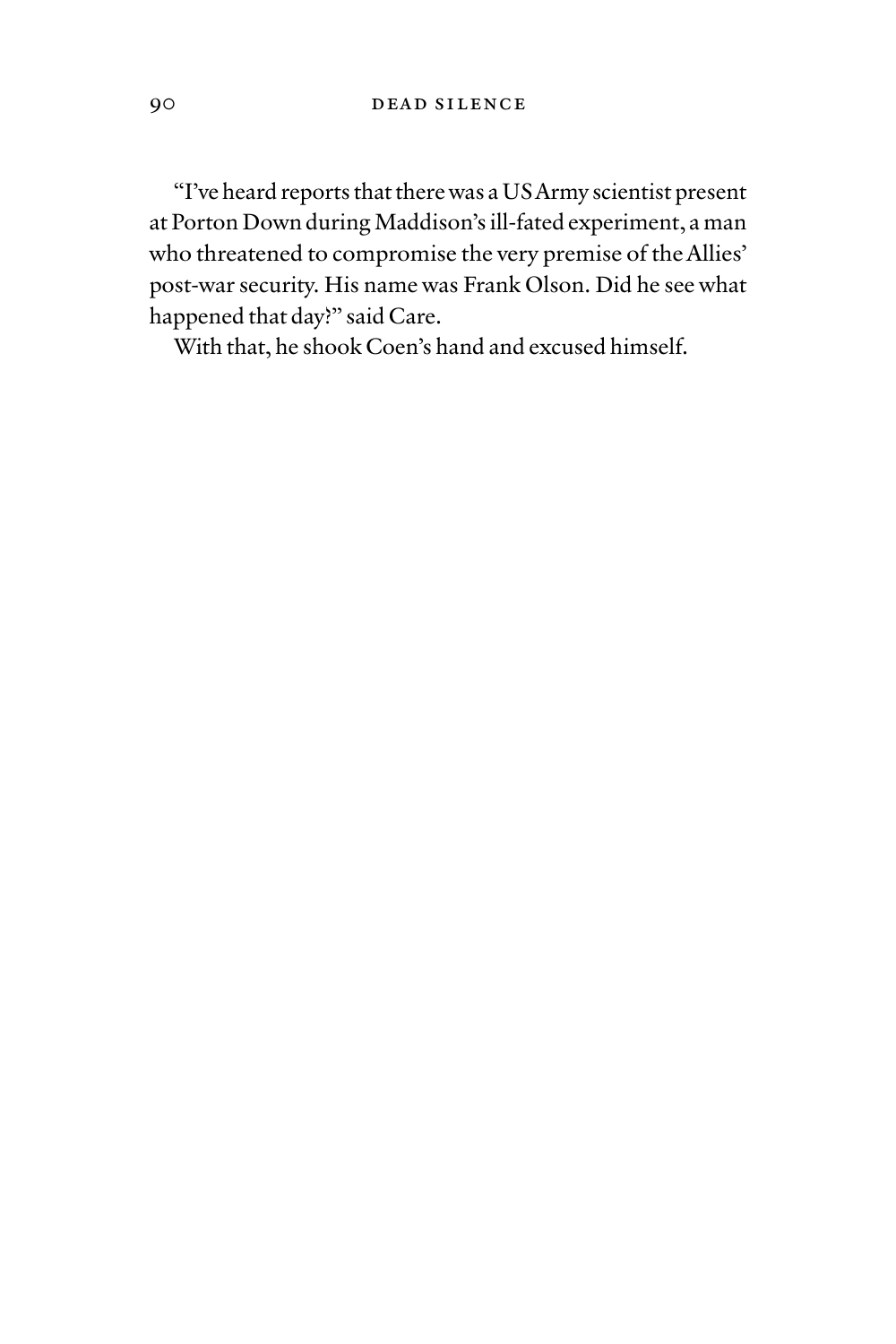### off the reservation

Frank Olson, it turned out, was connected to much more than just human experiments at Porton Down. At their office on the East River, Coen and Nadler trolled the Internet and learned that the case of Frank Olson was an underground legend linked with one of the CIA's most notorious covert Cold War programs—MK-ULTRA.

In the official narrative, Olson was an Army scientist who leaped to his death from the thirteenth floor window of a Manhattan hotel in 1953. Years later, in 1976, a variation on the legend was manufactured in response to post-Watergate hearings into "intelligence abuses" by the agency. In the new version, Olson's death was precipitated by a dose of LSD slipped to him at a party in a CIA mind-control experiment gone wrong. President Gerald Ford even offered an unprecedented public apology to the Olson family at a White House ceremony, and promised "appropriate compensation." Then-CIA chief William Colby voiced contrition on behalf of the spy agency. And Congress eventually paid the family \$750,000. The cash came with an agreement that the settlement would absolve the government from any further legal claims by the Olsons.

Eric Olson was nine when his father died. He was sixtythree when Nadler and Coen came across his elaborate website entitled "The Frank Olson Legacy Project." In between, he had crossed the country by bicycle at the tender age of 16, finished a doctorate in psychology at Harvard mentored by the Yale Professor Robert Jay Lifton, and for decades was haunted by the questions of why and how his father died.

When the journalists contacted Eric Olson and explained their ongoing interest in germ programs and dead scientists, a common bond was found. Olson took the train to New York and walked across the Brooklyn Bridge to meet with them. He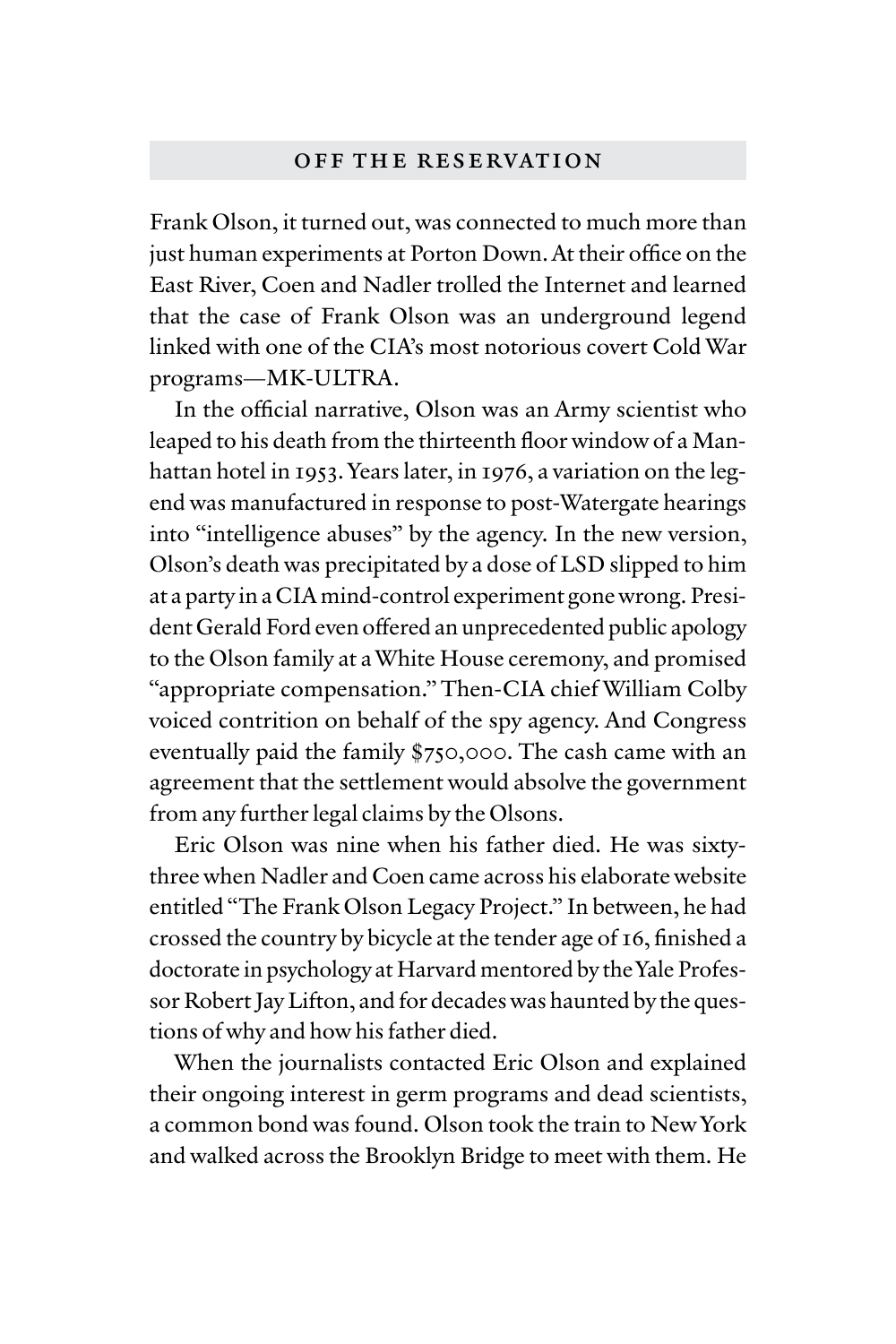was intrigued by the information they had uncovered about his father's connection with Operation Antler. The moment he laid eyes on the elaborate and chaotic flow chart that dominated one of the office walls detailing the inter-connections of their germ war investigations, Olson sat down on the couch and revealed a new rabbit hole. This one deep in Fort Detrick's most hidden corners. "My father worked in the far north corner of Fort Detrick," he explained. "The Special Operations Division."

Olson explained to Coen and Nadler that day that his father was a Fort Detrick specialist with both Army and CIA mandates. He was working on delivery systems for biological agents including anthrax—but he had gotten himself mixed up with a particularly unpleasant covert operation. It was a super secret project combining mind-control and experimental drugs for maximal interrogation results. "Crazy?" asked Olson. "Yes. Cold War? Most definitely." But a goof-up it was not. Special Operations was where Frank Olson decided he wanted out . . . but instead it was the end of the road.

If Porton Down's human trials were concentrated on matching the Nazis' gifts for chemistry, Olson's Special Operations Division was taking a page from the Japanese army's dirty book. The Japanese, after all, were giving the Germans a run for their money on the atrocity front throughout the war.

In fact, the Nazi experiments, for all their hideousness, were not germ-related. It was the Japanese, headed by an army doctor named Shiro Ishii, who set the standard for criminal use of bacteria. Ishii interpreted the 1925 Geneva Convention outlawing the use of poisonous gas as an opportunity for Japan to corner an illicit market. He began Japan's bioweapons program in 1931 and cheered heartily the following year when the Japanese army presented him with occupied Manchuria as a massive testing ground. During the interwar period, Ishii recruited hundreds of scientists to work in research camps like the infamous Ping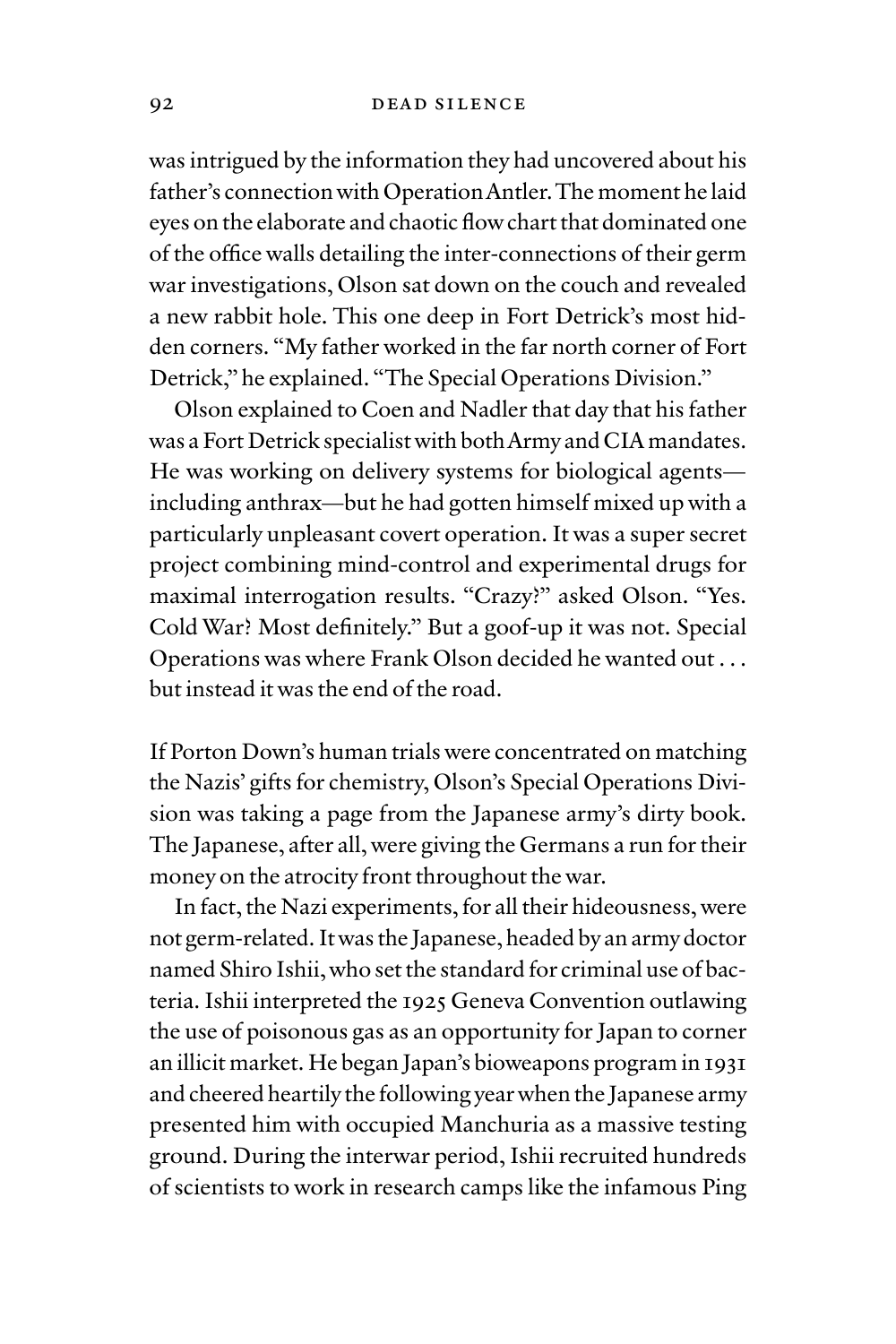Fan, where thousands of Chinese men, women and children would live, on average, three weeks before succumbing to their experimental diet. By the outbreak of World War II, Japan was in possession of a true biological arsenal, which it used with little discretion throughout the war. Ishii and his infamous Unit 731 received special commendations for their work in spreading plague, cholera and typhoid throughout the Pacific theater. They were also sending payloads by hot air balloon across the ocean, but there is no evidence that any biological agent made landfall in the US.

After V-J day, the US found itself in possession of a number of Japanese scientists who revealed the extent not only of the Japanese Imperial Army's use of bioweapons, but also its affinity for mind control as a weapon of war. Knowing that the Soviets had seized control not just of Japanese scientists but also of the labs, torture chambers and anatomy theaters they left throughout Manchuria, the Americans were wary of putting the defeated doctors on trial as they had in Nuremberg. Why advertise to the Soviets the capacity of the facilities they had inherited, US intelligence officials asked. Much more prudent, it was thought, was to tap the captured scientists for information that the US could use to counter any future Kremlin-directed malevolence. And Fort Detrick, already the largest purchaser of guinea pigs in the world, got into the human testing spirit just like its counterpart on Salisbury Plain. Between 1954 and 1973, Army authorities recruited 2,200 US soldiers to participate in biological weapons testing for "defensive" purposes only. And then the Army doctors busted out of their labs, embarking on a spate of mad-scientist urban drills to demonstrate the nation's vulnerability and document the weak links of preparedness: They sprayed non-fatal germs, but some which could make people ill: *Bacillus subtilis variant niger* in the New York City subway; they piped *Serratia marcescens* through the Pentagon's air conditioning vents; they aerated the Pacific coast from the deck of a Navy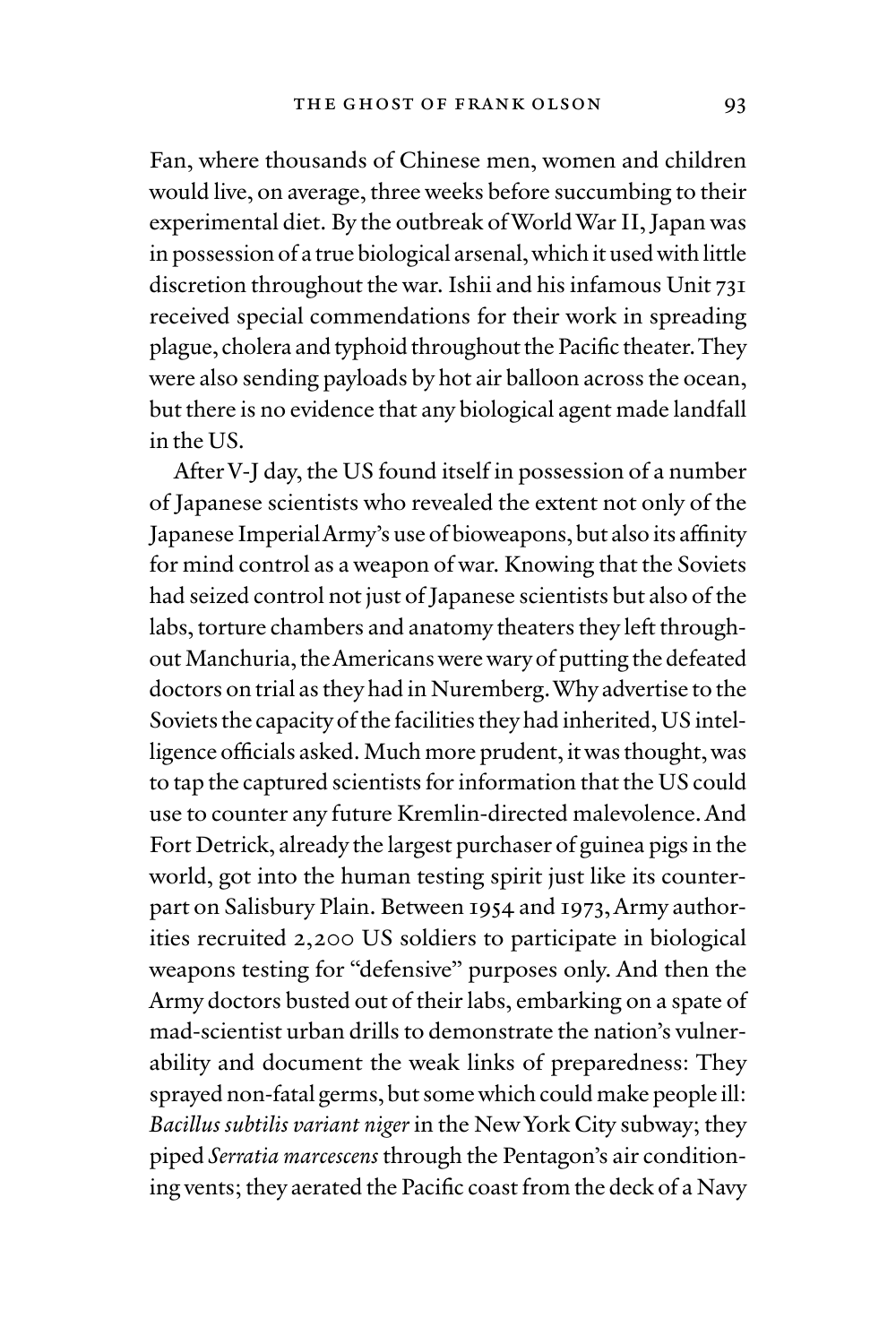vessel so that "nearly every one of the 800,000 people in San Francisco exposed to the cloud . . . inhaled 5,000 fluorescent particles." People went to the hospital in droves. Eleven people were ultimately infected with the *Serratia* germ. One died.

Frank Olson had been part of many of the clandestine tests including the aresolization of anthrax—that the US conducted in the early 1950s. His son still remembers his father returning from his trips to the vast Dugway Proving Ground with stories of the desert skies over Utah; young Eric would have dreams on those nights of a mythical wilderness where his father had something to prove.

It was in this climate of concern about the need to achieve parity with what the Soviets had possibly already incorporated into their arsenal, that military and intelligence officers embraced ever-more extreme notions of what constituted a "weapon." In 1953, the year of Ronald Maddison's death at Porton Down, CIA director Allen Dulles declared it was mind control that would turn the tide of the arms race. The communists, he insisted, were already practicing it on American POWs in Korea. With that, a whole wave of psychics and experts on mind-altering substances were welcomed to Fort Detrick, where the top-secret Special Operations Division was set up to study the effect of various drugs, chemicals, and persuasive techniques on GI Joe and his counterparts abroad. Frank Olson, who had been recruited at then Camp Detrick in 1943, was eventually assigned to the topsecret Special Operations Division in 1950, and there his moral doubts intensified.

Olson traveled a lot on assignment. He made frequent trips to Porton Down, where his colleagues were also experimenting with psychoactive drugs. In July 1953, Olson took a business trip through Europe. He made several stops in Germany, the UK and Morocco. According to Eric Olson, it was on this trip that something happened that shook him profoundly. He believes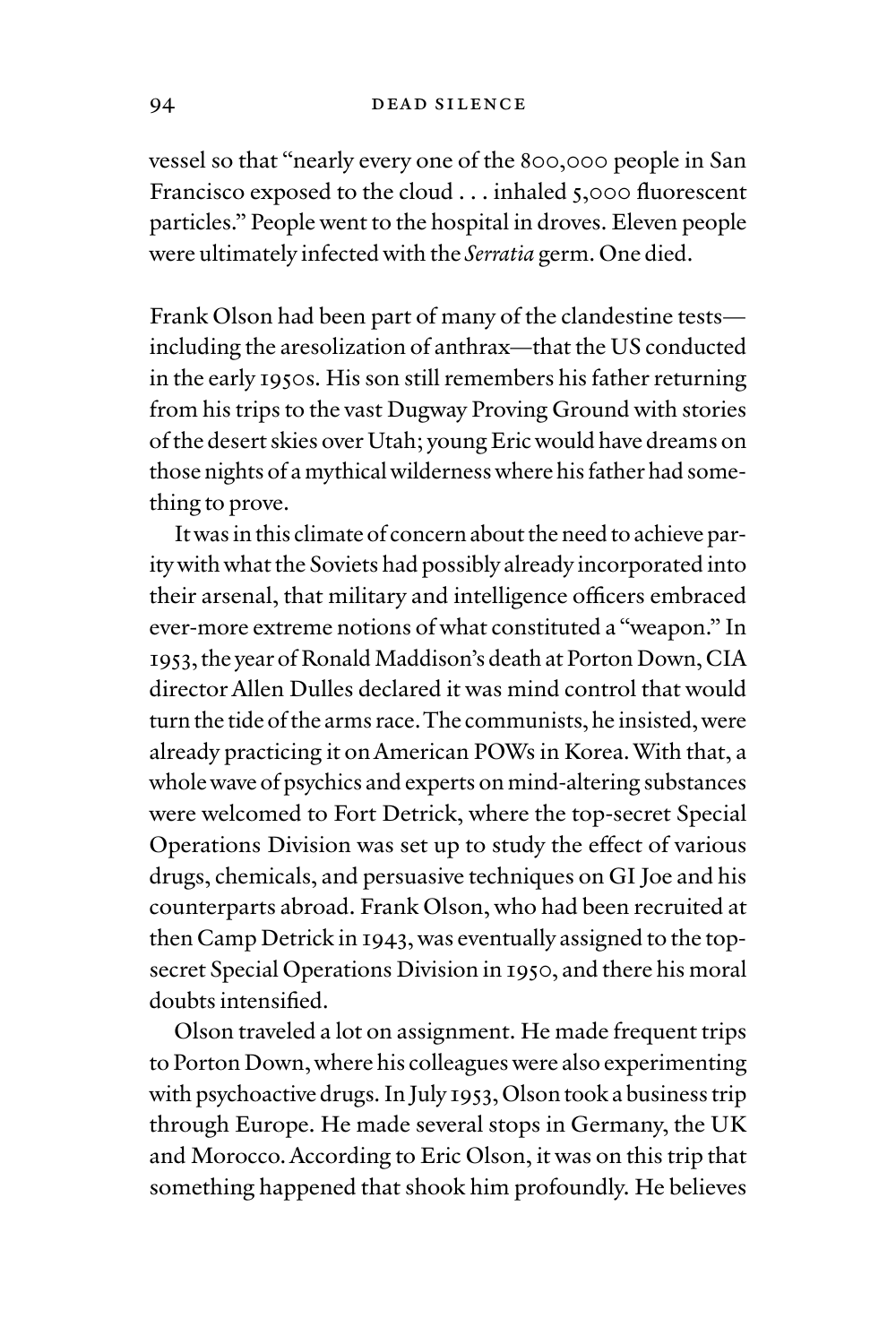that it may have been seeing an innovative torture method practiced on an ex-Nazi, or the administration of an untried truth serum on a captured Soviet agent. It may have been a successful operation, technically, or a botch of disturbing proportions such as was the case with Private Maddison. What was certain, his son believed with all his heart, was that Frank Olson had witnessed something to make him question the work he was involved in.

"I mean at nine years old you don't discuss your father's attitude toward biological warfare or anything else, but I remember, I remember he was very upset." That's how Eric Olson remembered his father's state of mind when he returned home from that trip in July 1953. Shortly thereafter, Olson attended a two-day work-related retreat, with fellow members of Special Operations. He returned even more withdrawn. It was at the retreat, Olson's family was later told, that Olson and four other colleagues had been slipped LSD in their brandy.

That weekend, after the retreat, Olson told his wife Alice he had made a "terrible mistake" and promised to explain later what he meant by this. He never did. He did tell her that he was quitting his Army job to become a dentist. But the next morning at the office when he tendered his resignation his colleagues persuaded him to see a psychiatrist in New York. They insisted that they all leave "immediately," even though it was the day before the Thanksgiving holiday weekend. Three days later, Frank Olson was dead, a smashed man on the sidewalk below his thirteenth floor room in the Hotel Statler in the heart of midtown Manhattan.

Eric Olson drank tea as he laid out his story for Coen and Nadler. He had told it many times before.

He recalled the closed casket draped with the American flag that his father was buried in. His family was told that his face was too badly injured to see. The funeral register contained the signatures of Fort Detrick colleagues in attendance, including the head of MK-ULTRA, the notorious Dr. Sidney Gottlieb.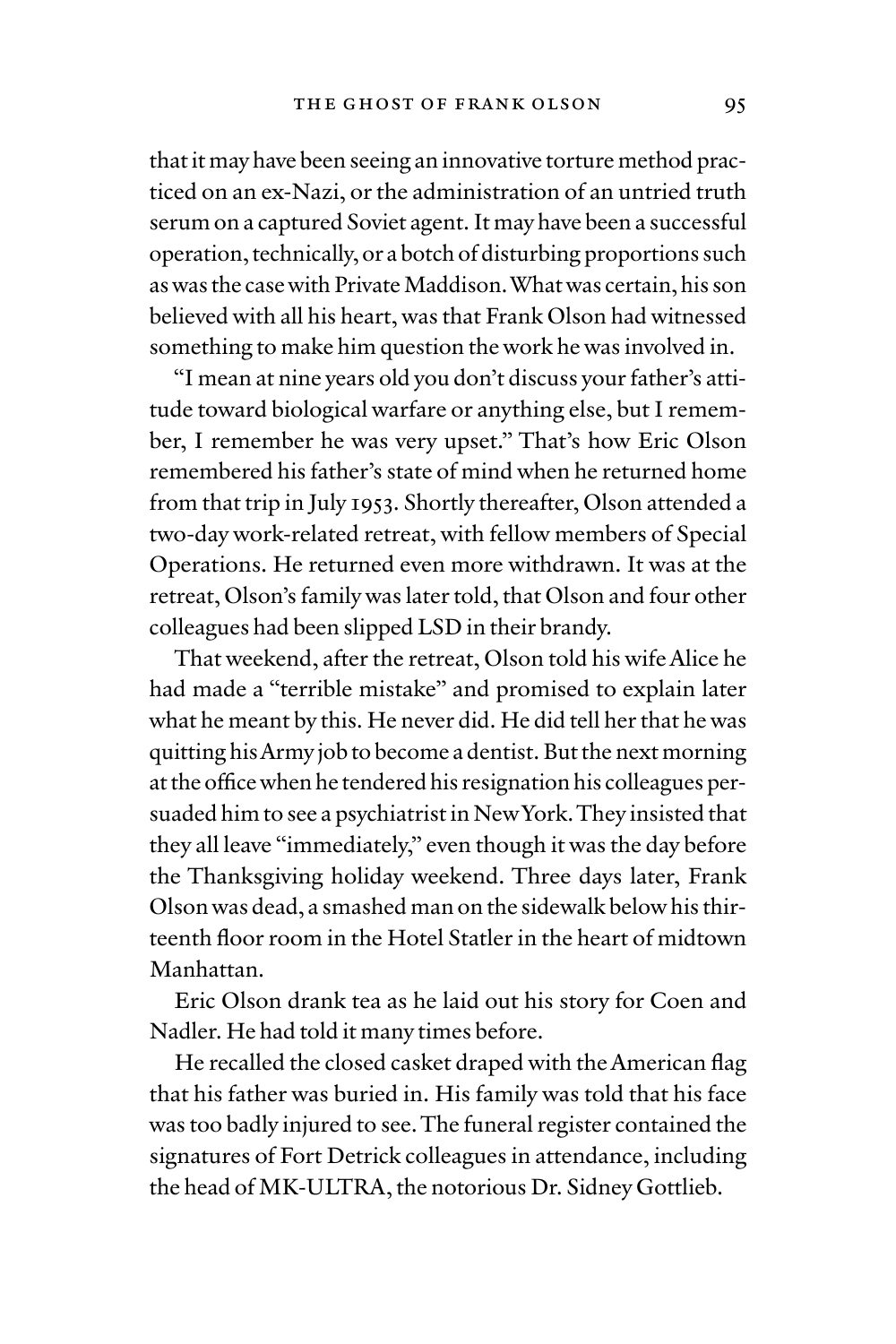For more than twenty years, despite great anxiety and lurking suspicions that something didn't add up, no family member nor anyone else publicly questioned Frank Olson's death until a front-page *Washington Post* article appeared on June 11, 1975, detailing the CIA wrongdoings revealed during the Rockefeller Commission Hearings. The Watergate scandal and Nixon's impeachment had opened a brief but important window on the agency's dirtiest secrets. One of the headlines read "Suicide Revealed" and alleged that an unnamed Army scientist had been given LSD without his knowledge before jumping out a window to his death. The Olsons suspected immediately that this was their "suicide." This was then confirmed to them by Col. Vincent Ruwet, who had been Frank Olson's superior in Special Operations based at Fort Detrick. The story was publicly revealed by a *New York Times* journalist who had several scoops related to the CIA's role in the Watergate scandal and had prompted Congress to investigate. The reporter was Seymour Hersh, who had already written the book that blew the lid off of secret US military programs. His *Chemical and Biological Warfare: America's Hidden Arsenal*, published in 1968, was an instant classic.

Hersh's front page story appeared the day the Olson family held a well-attended press conference in the garden of their Frederick, Maryland home, in which they claimed that the US government was responsible for Frank Olson's death. By then, the family's lawyers were in the midst of preparing a lawsuit against the government. Just ten days after this press conference, the Olsons were in the White House for the historic apology from President Ford. Three days later, the family was invited back to Washington, this time to CIA headquarters for a lunch with Director William Colby, who turned over a dossier to the Olson family. Eric remembers Colby as being extremely nervous. With good reason—Colby was under fire from agency veterans for taking seriously the post-Watergate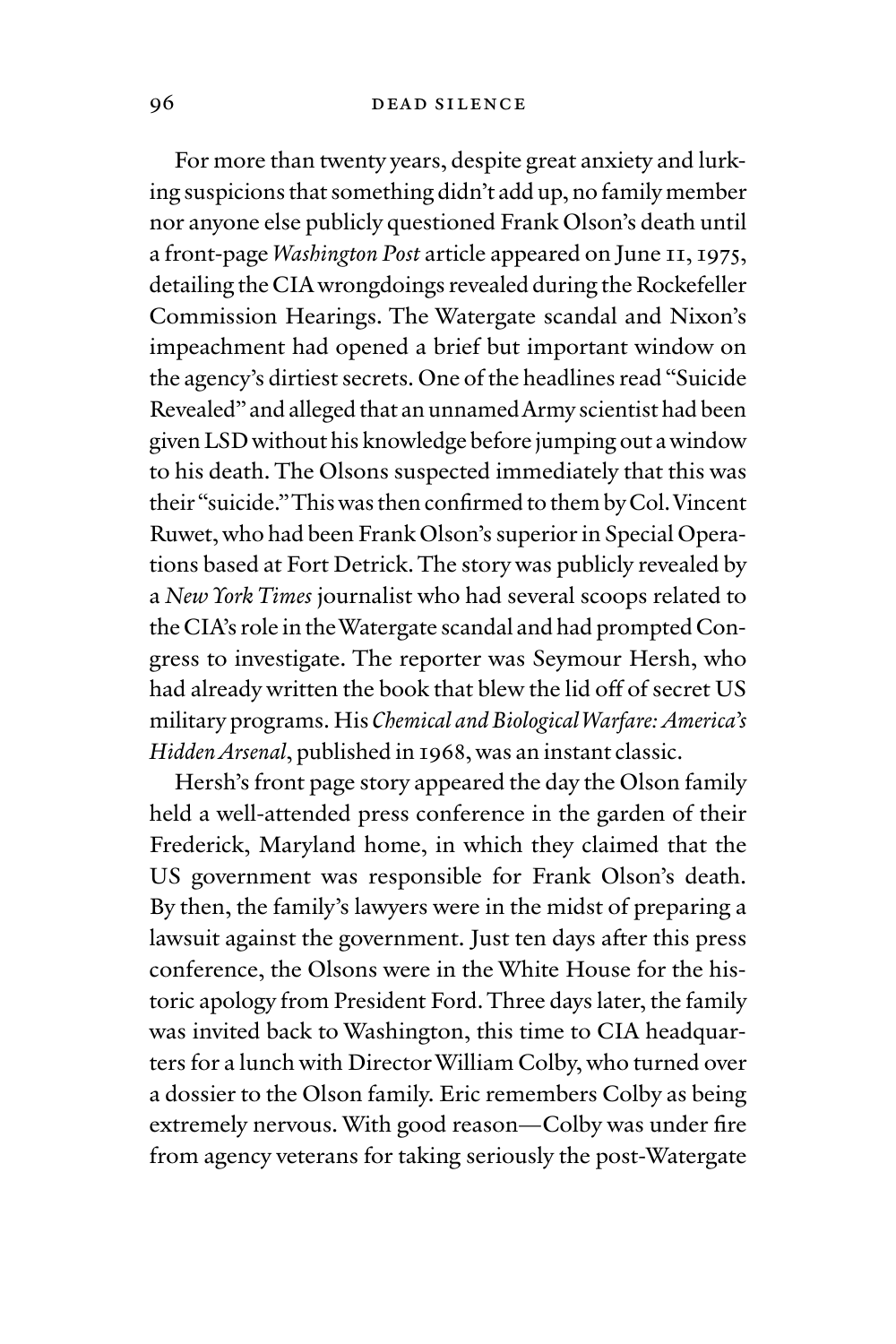directive to expose excesses by compiling a file on the activities of his predecessors as CIA chief. Written documentation of twenty-five years of agency misdeeds may have been what an invigorated Congress wanted—but none of the senior spooks did. Two decades later, Colby died in a mysterious canoeing accident.

After a year of negotiations, the Olson family agreed to \$1.25 million in government compensation. By the time the settlement was approved by Congress, the amount had been slashed to a \$750,000 award that would prevent the Olsons from making further monetary claims.

For years, Frank Olson's oldest son considered this settlement a "personal, political and moral affront." "I waited and waited and studied matters further," Olson told Coen and Nadler, as his tea got cold. Olson admitted that he became relentless even obsessed—in his efforts to uncover the truth. He tracked down documents, journalists, and former colleagues. He even confronted Dr. Sidney Gottlieb, the father of the CIA's MK-ULTRA's excesses and a man who once tried to assassinate the Congo's Prime Minister Patrice Lumumba with the CIA's secret stash of anthrax. No one gave Olson a satisfactory explanation. Even the documents Colby had given them long ago, he told the journalists, were "a cover story."

After his mother, who never really recovered from her husband's death, instead succumbing to alcoholism, died in 1994, Eric Olson decided upon a dramatic maneuver. He recruited the help of one of the country's leading pathologists, James Starrs, from George Mason University, and had his father's body exhumed. Olson watched from yards away as an earthmover excavated the grave. The coffin was retrieved and opened to reveal a well-preserved cadaver. Olson remembered marveling at how "clean—perfect, almost" the embalmed face appeared more than forty years later. There was no evidence of the cuts,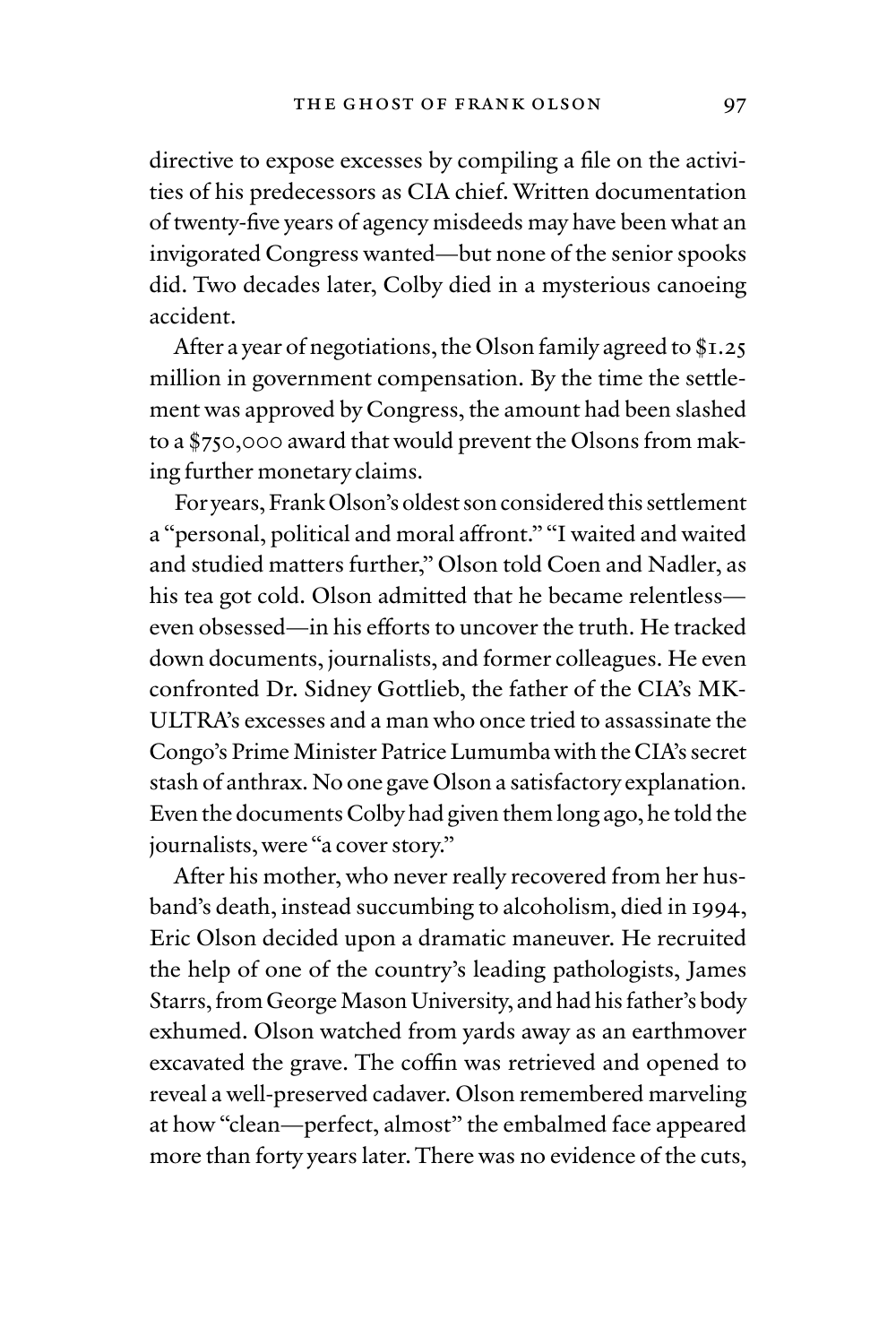lacerations or disfigurement that the government honchos had claimed marred his features. After studying X-rays of the skull, Dr. Starrs determined that Olson's fatal head wound was caused by something other than an asphalt landing. He called it "blunt force trauma to the front of the head before falling to the ground."

The forensic evidence uncovered in the exhumation and Olson's subsequent bird-dogging was enough to convince the Manhattan District Attorney's Office in 1996 to reopen the Frank Olson case as a possible homicide. Working with the DA's investigators, Eric Olson amassed a bewildering amount of additional data, including evidence that the Olson case was cited as an example of a perfectly disguised assassination in a manual used by Israel's intelligence agency Mossad. Another tantalizing piece of evidence was that a British psychiatrist and member of the MK-ULTRA network at Porton Down had overheard Frank Olson talking about how upset he had become by the interrogation experiments he had been witnessing, and that he had warned higher ups that Olson was a potential security risk.

Five years later, in a noteable foreshadowing of the sudden denoument of "Operation Antler" in England, the Manhattan DA's office suddenly dropped the case after informing Olson it didn't have enough evidence to proceed. It offered no further explanation. But still Olson wouldn't stop pressing the New York prosecutors. His next move came soon after he obtained a 1975 memo unearthed by University of California, Davis historian Kathryn Olmstead within the Gerald Ford Presidential Library in 2001. The memo was from a White House aide to President Ford's chief of staff warning that a lawsuit brought by the Olson family risked disclosing "highly classified national security information." The aide was Dick Cheney; the chief of staff, Donald Rumsfeld. "It was a smoking gun that proved they bought us off cheaply,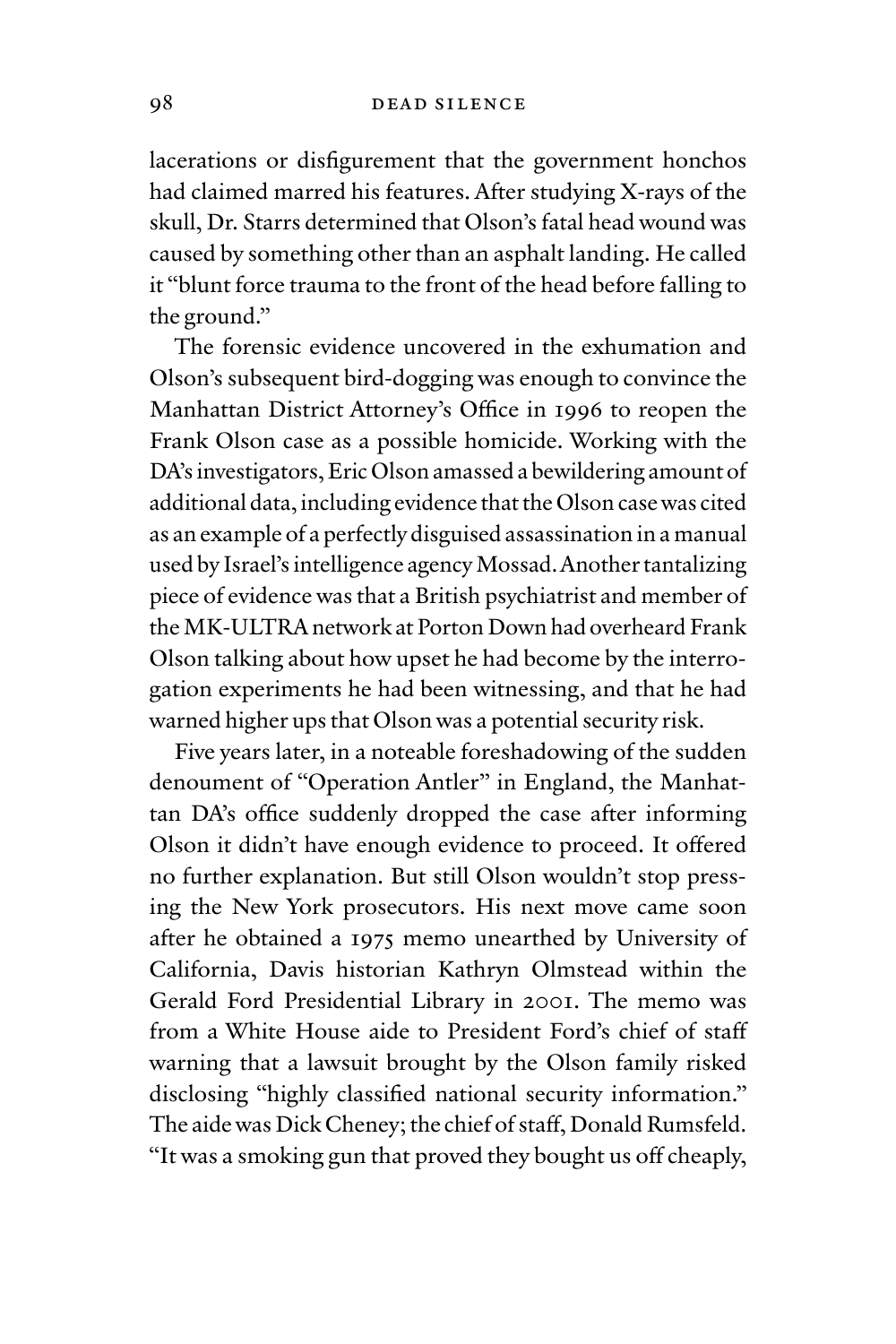and we could argue the original settlement with my family was pure fraud," said Olson, whose attorney said he should sue the government for \$100 million. Olson brought the memo to the Manhattan District Attorney's office, thinking it would re-energize its investigation, which had languished for a year. But it ultimately didn't.

Olson was silent for a long time. It was late afternoon: The wind had picked up. The memoryof the phone call he received on September 12, 2001, still stung. His lawyer had called to say he did not want to be part of any lawsuit against the US government. He was no longer comfortable serving subpoenas to Cheney and Rumsfeld to grill them about Frank Olson.

Several weeks later, Nadler, Coen and Olson continued the conversation in the same house that Frank Olson left fifty years earlier in the midst of his career crisis. The talk quickly turned spiritual. Eric Olson, a big man whose relaxed eloquence belies the obsessive energy that has fueled his search for the truth, was describing the religious nature of his father's change of heart. Frank Olson was a Lutheran and Martin Luther's message, his son explained, was a response to the Catholic assertion that in a battle against the devil, all is forgiven however sinful or evil it may appear.

"Well, that's the story of the CIA," he exclaimed, "We can do whatever we want because we're fighting the Soviet Union." This is key, said Olson, because two nights before his departure for New York, Frank Olson took his wife to the movies. They saw a new film about the life of Martin Luther. The climactic scene shows the theologian vowing to stand up against the corrupted church.

"It's the whole Western notion of conscience," continued Olson. "That you can't hide behind an institution, you have to take responsibility for yourself. And my father sees this, Luther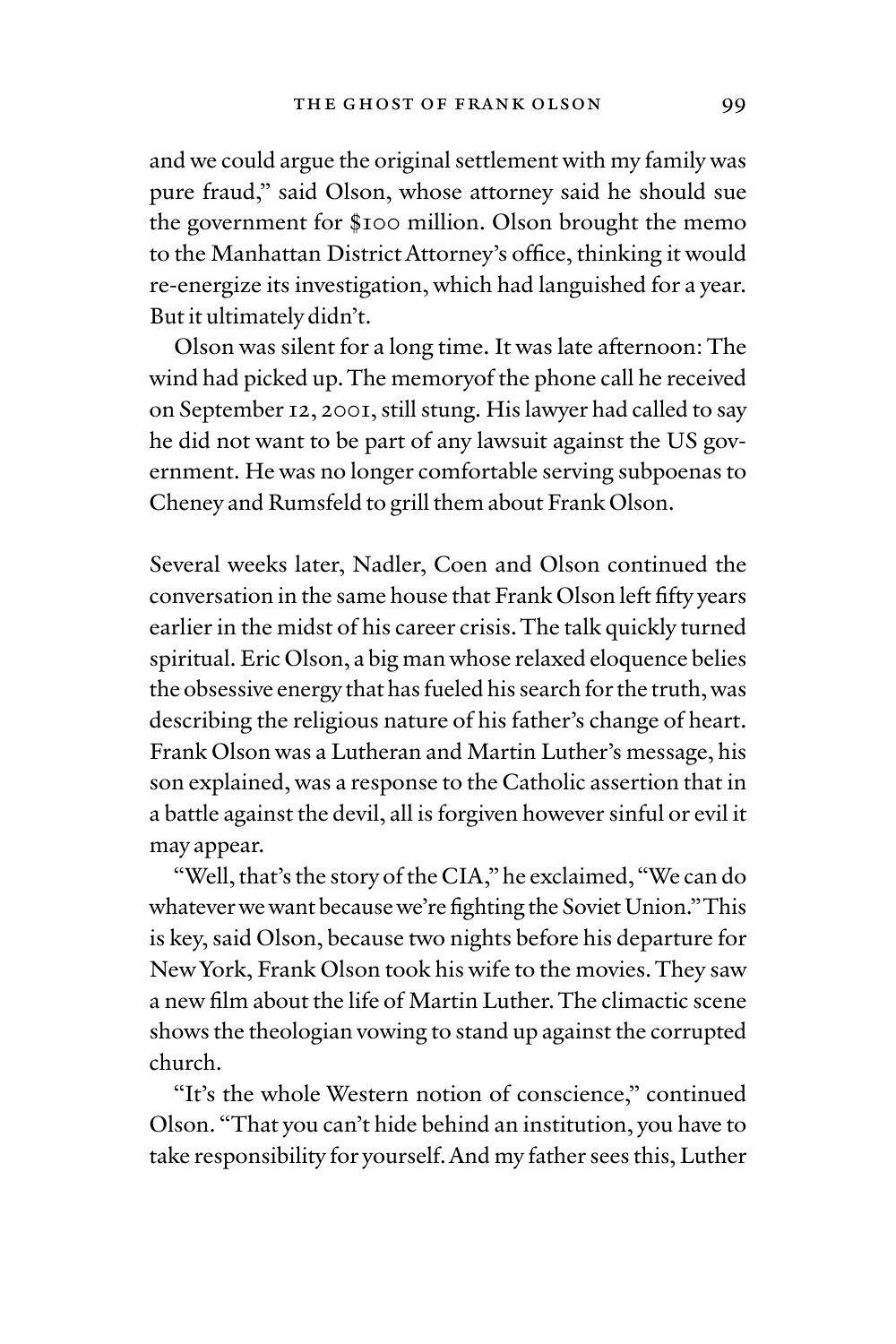goes in to nail his theses to the door of the church. My father, the very next day goes in and resigns, says, 'I'm leaving.'"

But instead they took him to New York.

Eric Olson has spent thirty years digging for the truth behind his father's death. He has determined that Frank Olson was murdered in that hotel room in New York to keep him from talking about what he knew. And some of what he knew dealt with weaponizing anthrax. Coen and Nadler kept in touch with Eric Olson as their investigation continued. When the news of Bruce Ivins' suicide was still fresh, and the still growing tally of dead scientists in government service at Fort Detrick hung heavy, they reconnected. They even went to Bruce Ivins' memorial service in Frederick together.

After the short services, Eric Olson let off some steam: "I mean how many murders? How many secret state assassinations? How many National Security homicides?" he asked warily. "What's striking to me is you were bound to get situations during the Cold War, where certain scientists, certain policy makers, certain administrators, certain military people knew what was going on, and said, 'You know we're not doing this. This is not what the United States should be doing.' The question is, what were you going to do with such people? You couldn't put them on trial, you couldn't even put them on military trial. Because in many cases, the stuff they were doing had such a level of secrecy attached to it that you couldn't even deny it. I mean you couldn't even speak about it at all. And my father was probably the epitome of that. Of this"—Olson searched for the word—"this boundary between biological warfare and covert operations represented by the CIA. You know people have gotten this sort of cynical general view. They say, 'Oh we know the CIA kills people.' And I always say: 'Yeah, who do you know they killed? Give me the phone numbers of their family so I can send my condolences, you know.'"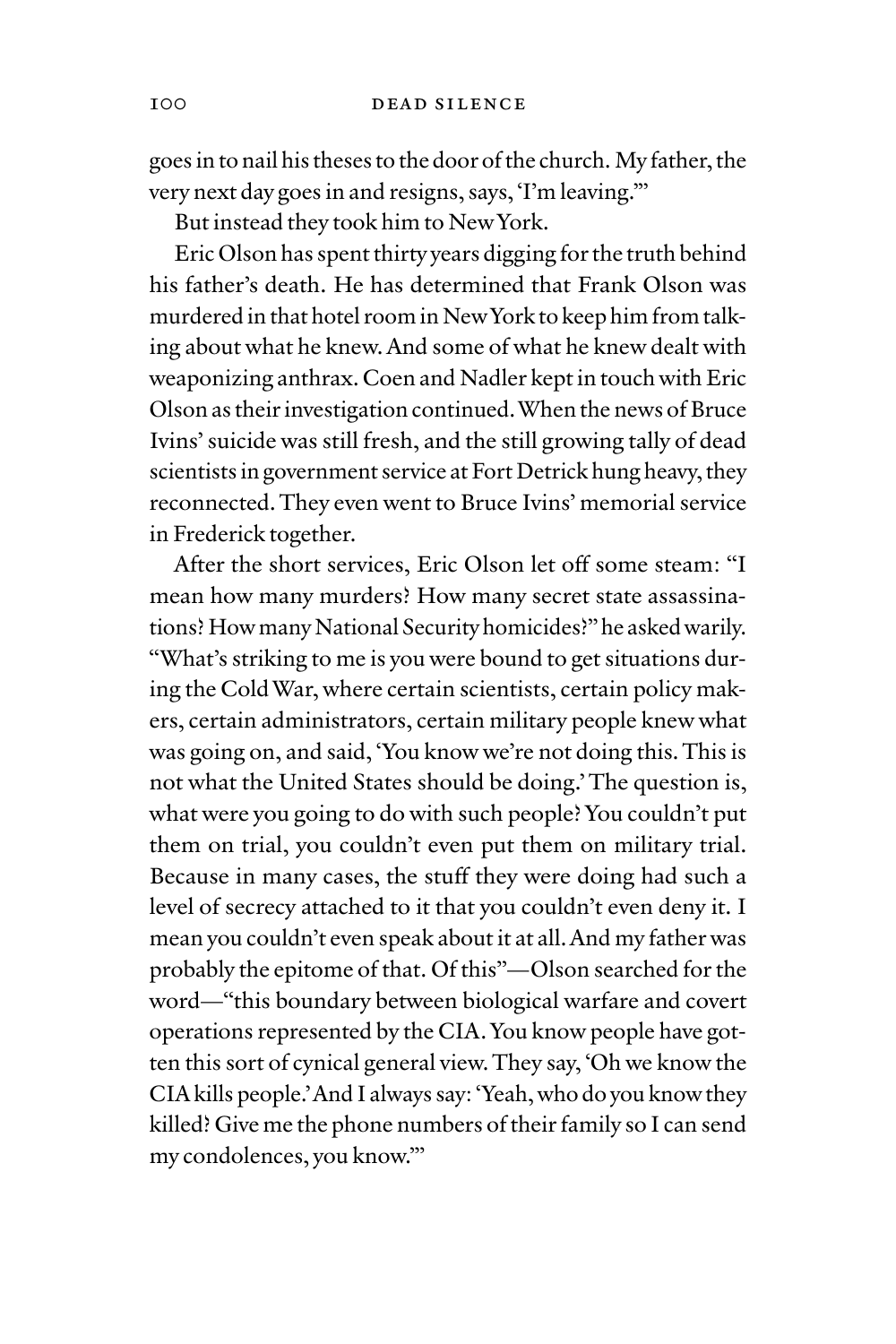Olson shook his head and stretched his long legs. In the distance a siren wailed.

"How many murders?" he repeated. "I know one. And if there was one . . . there certainly was more than one. But one is all I know."

After their talk, the three men took a drive around Fort Detrick, Ground Zero of so many troubled germ dreams. It was here that both Frank Olson and Bruce Ivins raised their families and went to work with an assumption that their job contributed to the safety of the nation. Olson was developing a perfect delivery system for anthrax as a weapon. Fifty years later, Ivins hoped to design a perfect vaccine for anthrax. Their spirits were palpable on the suburban residential force field around Fort Detrick's secret labs.

Coen was driving, and he came to a stop outside Bruce Ivins' house. For a long time the three men sat parked across the street, talking about the dead man's eccentricities, mental distress and security clearance.

"Well that's really the question isn't it," said Eric Olson. "I mean this has nothing to do with conspiracy. It has to do with what kind of a leash you are going to keep these scientists on."

Olson was beginning to get antsy as they drove around the fort's perimeter. He didn't like being so near Fort Detrick. Though he lived just a few miles away from its fences, he generally avoided this immediate neighborhood. Coen and Nadler were able to convince him to drive by the fortified compound so they could film, and as they did so, they noticed a small group of people gathered with banners outside the gate, including an elderly Japanese couple. It was late on a Saturday afternoon, August 9—the anniversary of the A-bombing of Nagasaki. Here were actual survivors of that original WMD horror, standing in front of Fort Detrick, banners unfurled with the slogans